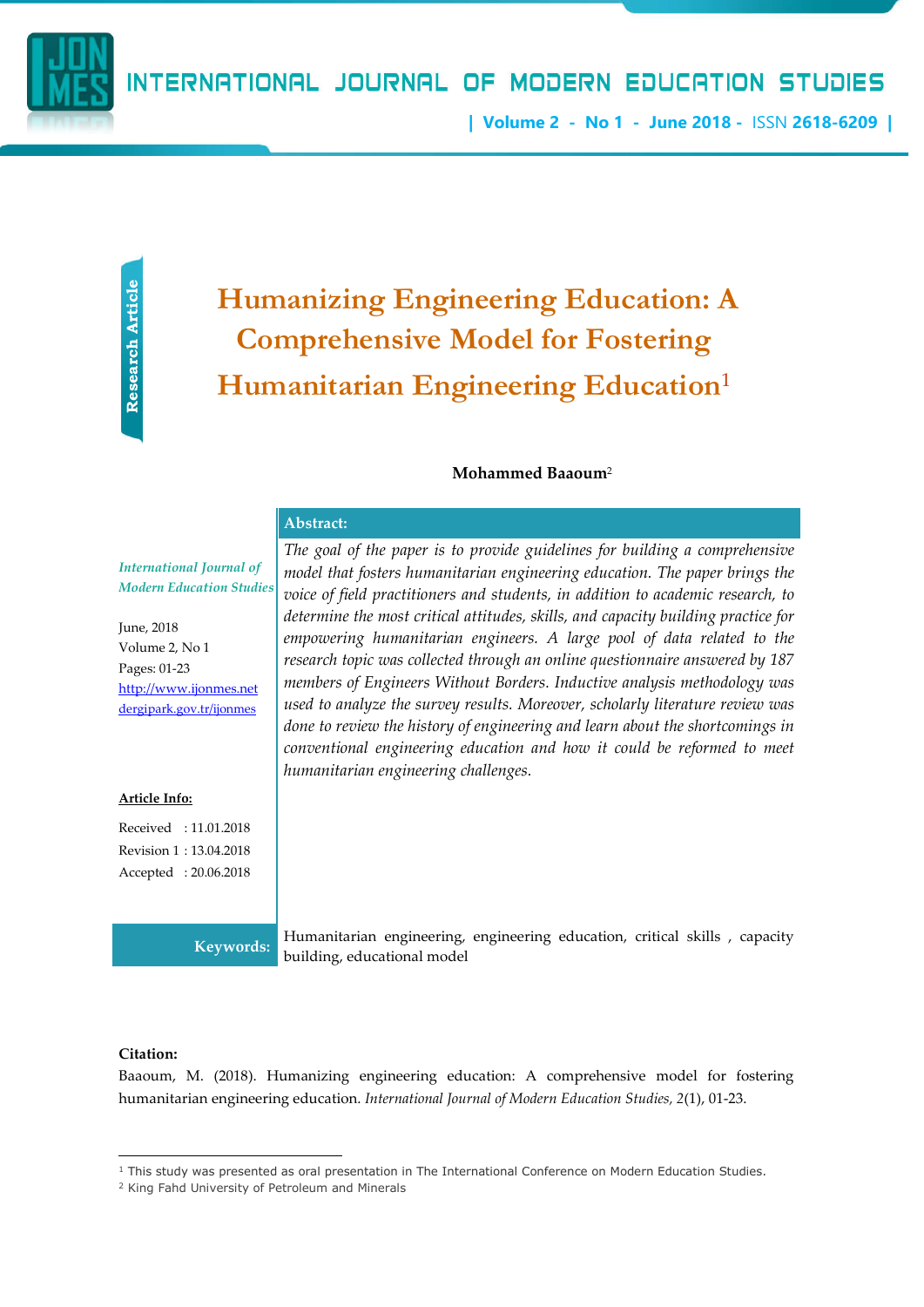## **INTRODUCTION**

Engineers have made huge efforts to make unimaginable dreams reality, yet their efforts at meeting basic human needs in developing countries are missing. Today most engineering talents are busy with creating luxurious technology for rich customers. According to Paul Polak (2008), "the majority of the world's designers focus all their efforts on developing products and service exclusively for the richest 10% of the world's customer. Nothing less than a revolution in design is needed to reach the other 90%."





Among the other 90%, there are 0.8 billion people who lack clean water, 2.4 billion people who lack adequate sanitation, 1.6 billion people who have no access to electricity. Moreover, malnutrition kills 11 million children under the age of five every year. These facts should put a moral obligation on the engineering profession to direct some effort to meet basic needs of those people. Many of the challenges that face developing countries and underserved communities are related to engineering in some way. Water filtration, building sanitation and housing, designing nutrition supply chain and energy generation is at the heart of the engineering profession. There is an urgent need to involve engineers in solving underserved communities' problems. Recently, a new movement within engineering education emerged to induce engineers to practice more humanitarian role. This movement was called humanitarian engineering. Humanitarian Engineering emphasizes the importance of preparing engineers with adequate knowledge and practice to meet underserved communities' needs. It is a movement to escape the "social captivity of engineering" by capitalism or nationalism or some other form of wealth and power. Encyclopedia Britannica defines humanitarian engineering as "the application of engineering to improve the well-being of marginalized people and disadvantaged communities, usually in the developing world" (Brown, n.d.).

Preparing engineers to meet global challenges and be facilitators for sustainable development requires a comprehensive reform in educational content and practices. Current conventional engineering education programs do not equip students with knowledge of, or skills in, humanitarian engineering practices. One of the main reasons for

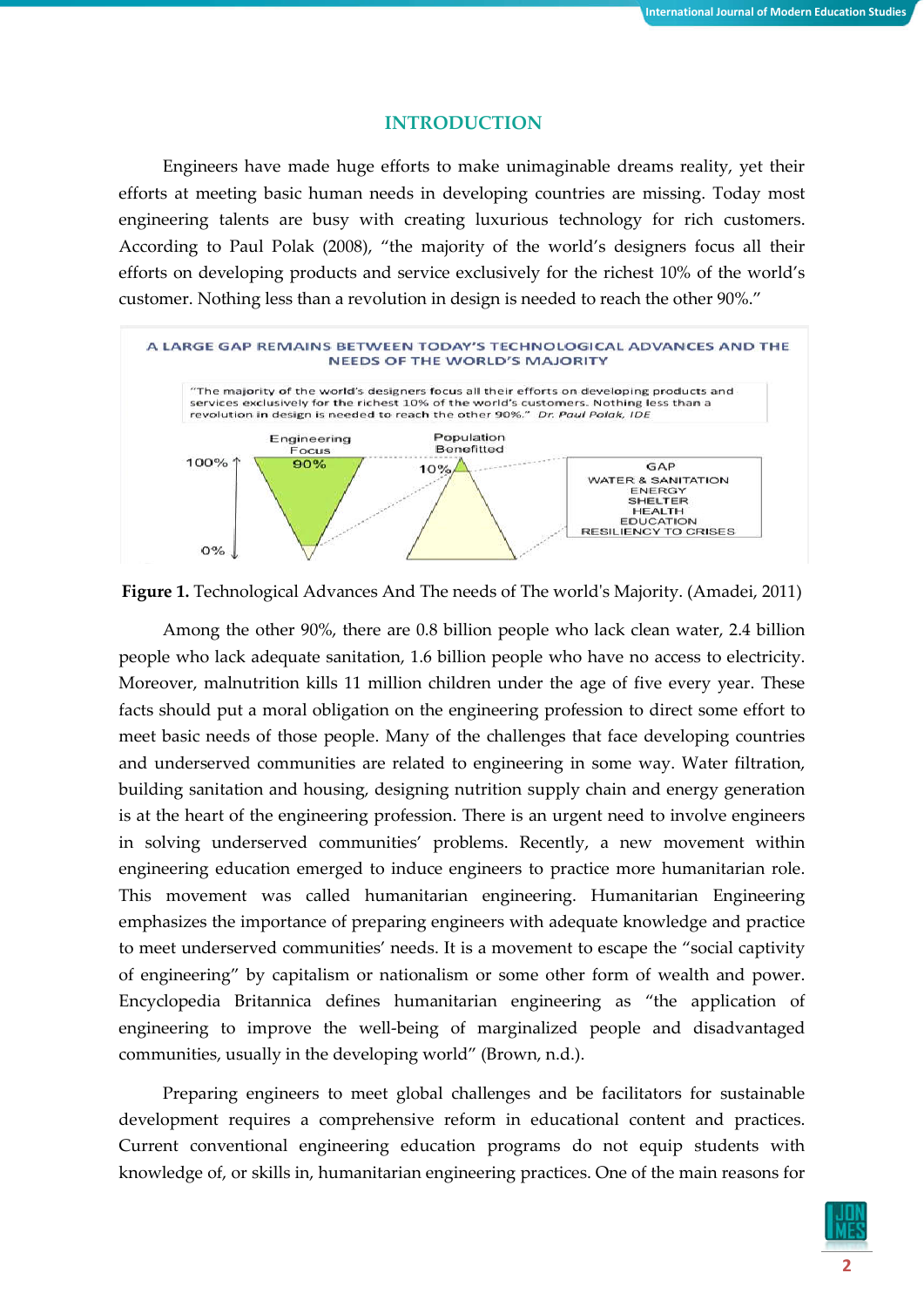this shortcoming is the fact that Humanitarian Engineering is a relatively new emerging concept in engineering academia, although it is an old practice used by individual engineers and organizations outside the academic field. Therefore, determining what truly merits being considered humanitarian engineering work is still a controversial issue, since all engineers could argue that their work contains a humanitarian side.

In order to deal with this issue, some HE educators tried to theorize criteria for considering a work as HE. Vandersteen, for example, set four criteria to distinguish what counts as HE work compared to conventional engineering work or pure humanitarian work. First, there must be a need among the people benefiting from this work. Second, that need should be related to basic human necessity. Some humanitarian engineering professionals refer to Maslow's hierarchy of needs to determine the definition of basic needs. Third, the beneficiaries should be involved in the project design and execution. Finally, the work should require actual engineering skills and knowledge (Vandersteen, 2008). Furthermore, Passiono proposed a concept called "degree of humanitarian engineering" (see figure 1.). This concept states that humanitarian engineering work varies in the "degree of humanitarian engineering" (Passiono, 2015). A work that meets crucial needs for a human, involving marginalized people and utilizing many engineering skills and knowledge will have a higher "degree of humanitarian engineering." This work will be at the upper right corner in the figure titled "Humanitarian Engineering." Another, which has the same features as the previous work but with less engineering content, is titled "Humanitarian engineering." It will be located in the middle of the upper line. This concept helps humanitarian engineers set priorities in their work. However, humanitarian engineers should not compromise the humanitarian aspect to use more engineering skills. Serving the community should be their first propriety. In this paper, the term HE refers to any work that utilizes engineering skills and knowledge to meet a basic and crucial human need.





Figure 3. Maslow's pyramid (Maslow's Hierarchy.., n.d.)

HE work usually requires different tools and approaches than what is taught in traditional engineering curriculum. Traditional engineering curriculum was mainly designed to prepare students to work in the context of industrial and private sectors, while HE work is usually done in a different context. Empowering engineers to work in the humanitarian and community development sectors requires teaching them about wide

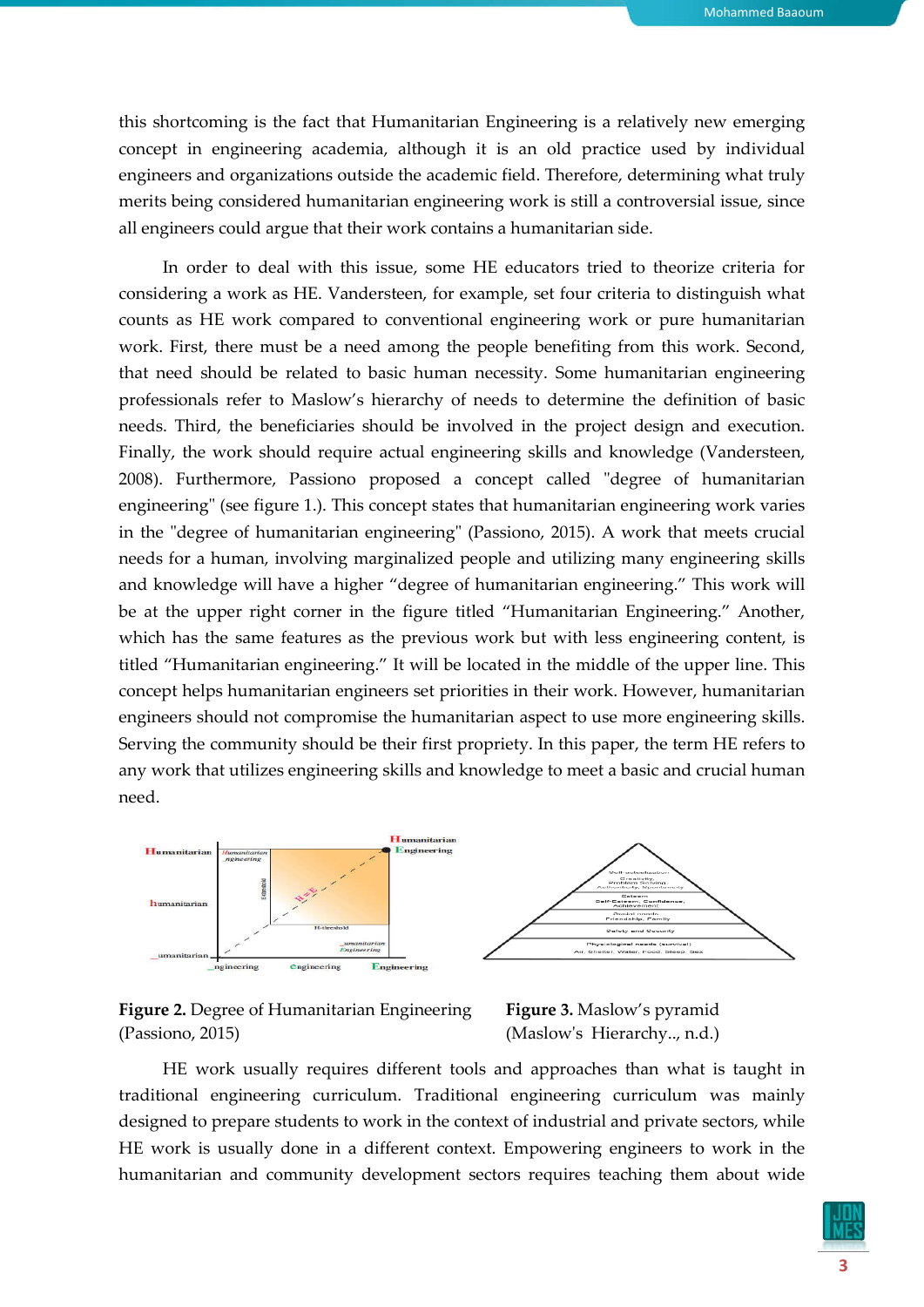range of technical and non-technical issues. Today there is still a disturbing lack of interdisciplinary courses in engineering education, and the response from academic institutions in this aspect has been extremely slow compared to the urgent need (Amadei, Wallacewallace, 2010)

Engineering educators recently published research proposing strategies for teaching a humanitarian engineering skill-set. Most of the HE research has been done by academic professors, while humanitarian engineering initially started as a practice outside academia and the nature of the discipline is highly centered on practice outside classrooms, so it is extremely important to include the voice of field practitioners, both professional and student, in determining what type of education, skills and attitude humanitarian engineers need in order to function well in their field. The goal of this paper is to propose a comprehensive educational model that meets the challenge in the humanitarian engineering field based on collective knowledge and the experience of HE practitioners in Engineering Without Borders, as well as scholarly educational academic research.

## **METHOD**

In gathering information for this research, two methods were used: literature review and online survey. The primary goal of the survey is to get information from the practitioners for three issues: 1) The surveyed perception about HE 2) The critical attitudes and skills in humanitarian work 3) What are the best practices for teaching these attitudes and skills. In order to answer these questions the survey was designed to include two types of questions: eight multiple-choice questions and three open-answer questions related to HE. The definition of humanitarian engineering was written at the top of the survey to avoid misconceptions. The first and second multiple-choice questions were adjusted to show the respondent's role at EWB and academic major. The next four questions were about controversial issues in HE. Then, three open-answer questions were intended to directly collect information about the research question The survey was sent via electronic correspondence to more than 240 EWB chapters around the US. Also, it has been sent to a few EWB chapters outside the US (e.g. EWB at the University of Queensland in Australia, EWB in London). The message was forwarded to many members within the chapters by the chapters' presidents. The survey received 187 responses, which represents an adequate random sample size. According to Cohen and Manion (2000), in order for a sample size to be effective in statistical analysis, a minimum of thirty respondents is required. Moreover, Literature review was done to review the history of engineering education and learn about the shortcomings in conventional engineering curriculum and how it could be improved to meet the challenges and requirements in the HE field. Recently, many engineering educators have written research papers proposing strategies for teaching students a humanitarian engineering skillset. The research showed that the proposed strategies could fall under four categories: curriculum changes, informal learning practices to complement classroom education, adapting new methods of teaching

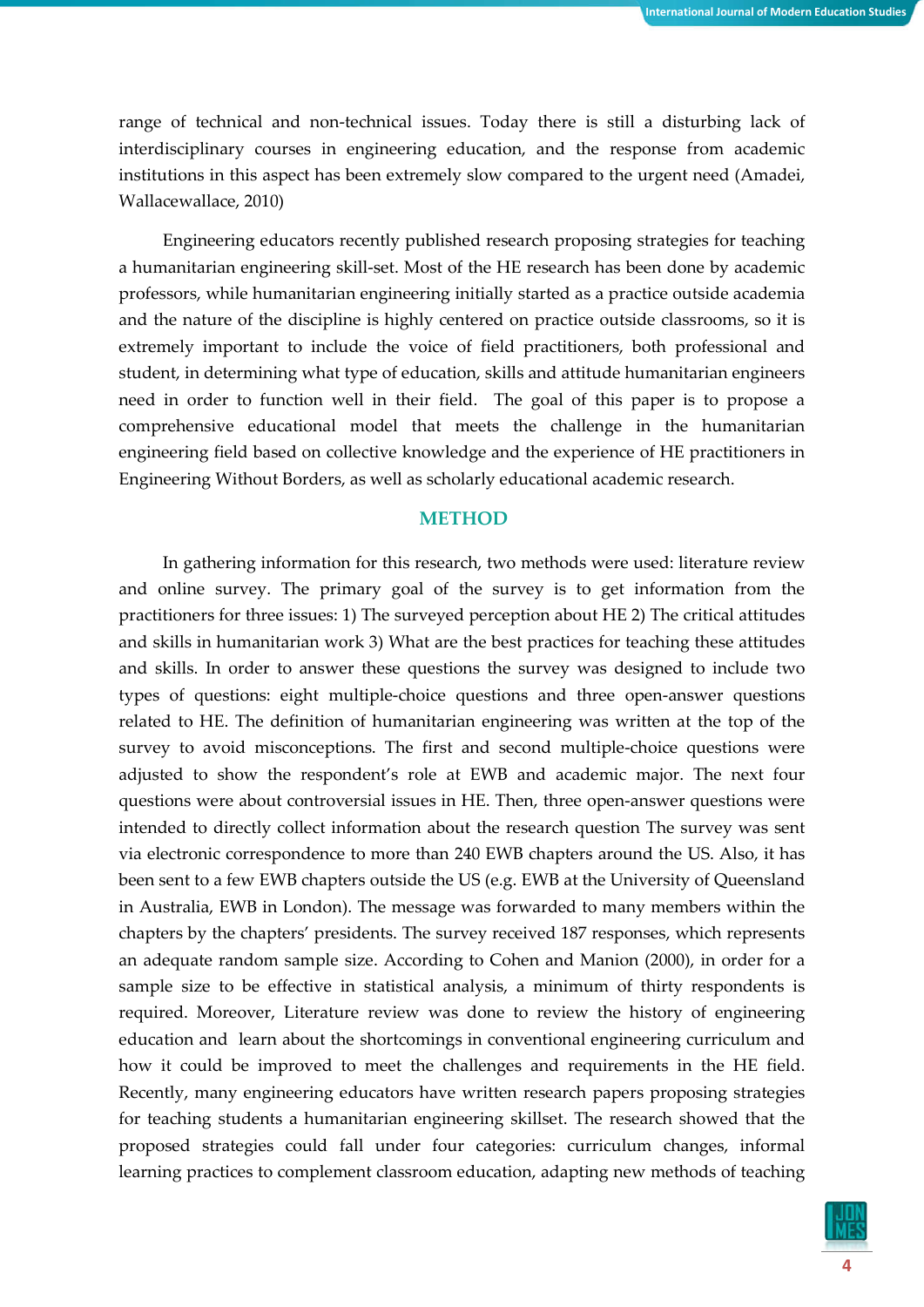that are more suitable to the HE field, and creating philosophical and ethical framework for HE practices. All these strategies were considered in developing the comprehensive model.

## *History of Humanitarain Engineering Cocept and Practice*

Humanitarian Engineering is a new concept, but it is an old practice. Engineers have always been involved in humanitarian work. Engineering as a practice is very old. Imhotep, the architect of the Step Pyramid in Egypt in about 2250 BC, is considered the first engineer known by name (Bentarica, nd). However, engineering as a profession arose in the late medieval or early modern period (Vandersteen, 2008). During the same period, the social philosophy of humanitarianism developed as a movement to enhance ethics, kindness and sympathy to all human beings (Simoes, et al., 2007).

Initially, the humanitarian movement strongly influenced the medical field. It did not have a direct influence on the engineering profession, since engineering emerged in a military context that was controlled mainly by governments (Simoes, et al., 2007, Vandersteen, 2008). The first engineering institutions were created by national governments mainly for military purposes. Only lately, during the industrial revolution in Great Britain, have engineers started to find their way out of the military context. During that period, the term "civil engineering" emerged as a counter term to the military usage of engineering. John Smeaton (1724-1792) was the first one who called himself a "civil engineer" as he began using scientific methods to analyze construction projects. He founded the Society of Civil Engineers, which is considered the first official professional engineering society (Vandersteen, 2008). After that, numerous types of engineering majors emerged to fulfill developed countries' challenges and modern life needs. During that period, there was no organized humanitarian engineering work to serve impoverished communities. There were few individuals who initiated work that could be considered humanitarian engineering. Fred Cuny, who was a civil engineer, could be considered among the first humanitarian engineers in the modern era. He used his engineering skills to respond to earthquake disasters in various parts of the world (Simoes, et al., 2007). Yet Fred's and the other individuals' humanitarian engineering efforts were not sufficient to introduce humanitarian aspects within academic engineering education programs.

The formation of "Médecins sans Frontieres" (MSF or Doctors without Borders) in 1971 was a turning point for humanitarian work within many scientific fields, including engineering. MSF emerged as a result of dissatisfaction with Red Cross, which was controlled by the national government and could not venture beyond safe boundaries. After the organization was established, hundreds of physicians joined the organization to help people in crises and speak for human rights (Simoes, et al., 2007). Influenced by this idea, pioneer engineers established independent organizations that conduct humanitarian engineering all around the world, including: "Ingenieurs sans Frontieres (France, 1982), Ingenieurs Assistance Internationale (Belgium, c.1987), Ingeniera sin Fronteras (Spain,

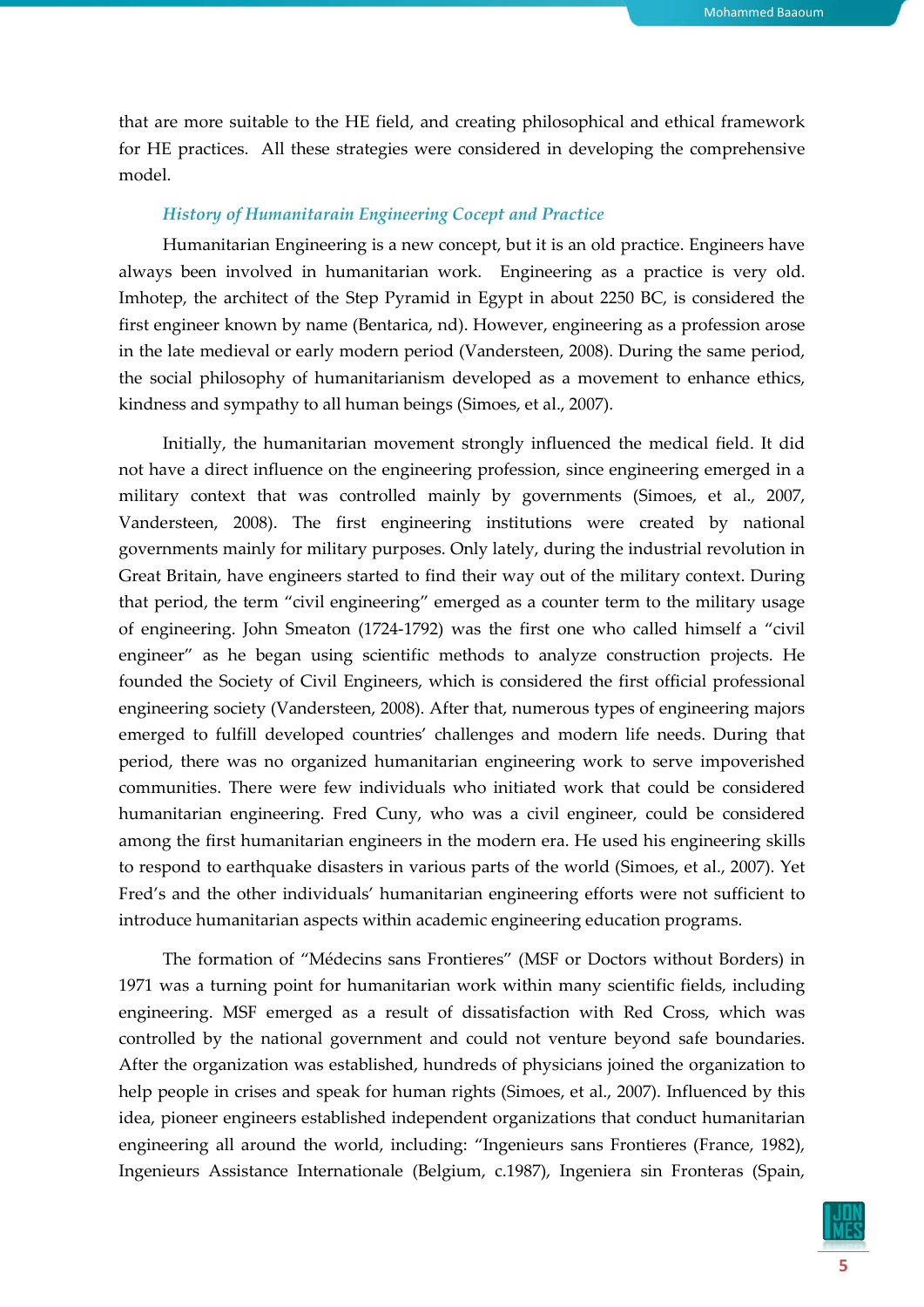1990), Ingeniererunden Graenser (Denmark, c.1992), Ingenjorer och Naturvetare utan Granser Sverige (Sweden, c.1995), Engineers without Borders (UK, 2001), Engineering without Borders (USA, 2002), Engineers without Borders (Australia, 2003), Ingenieureohne Grenzen (Germany, 2003), Ingenera senza Frontiere (Italy, c.2005), and others" (Vandersteen, 2008). In 2003, a number of these groups organized "Engineers without Borders — International" as a network to promote "humanitarian engineering…for a better world," now constituted by more than 41 national member organizations (Vandersteen, 2008). Influenced by this movement, many other humanitarian engineering organizations have been established under different names. NGO's recently called for involving engineers in community development, after noticing the contribution of humanitarian engineers and their high potential in solving global challenges. UNESCO published a report titled "Engineering: Issues, Challenges and Opportunities for Development" to emphasize the role of engineering in community development (UNESCO, 2010). At the same time, many organizations related to engineering education started to review engineering education systems from social justice perspectives. In a recent National Academy of Engineering survey, engineers are given very little credit for improving the general quality of life, saving lives, protecting the environment, or caring about their community (Vandersteen, 2008). The same organization released a report in 2005 titled "Educating the Engineer of 2020: Adapting engineering to the new century" that presents the challenges that engineering professions will face in the future. The report has predicted a dramatic increase in the world population, especially in the developing world. The organization called for "Reengineering engineering education" to prepare engineers who can meet global challenges (The National Academy PRESS, 2005). Responding to those calls and the challenges that the engineering profession faces, academic accreditation organizations like ABET included among the list of accreditation criteria items related to humanitarian engineering principles and values. Few pioneer engineering professors have taken the initiative to open humanitarian engineering programs at their universities (e.g. Arizona State University, Penn State University, Ohio State University) Universities nurtured those initiatives because they realized the high potential in humanitarian engineering concepts and practice to enhance student learning, meet engineering education challenges and serve developing communities.

#### RESULTS

In order to engage a wide number of HE practitioners from various disciplines in answering this question, this research used an online survey. It was decided to send the survey to practitioners participating in a leading HE organization that has conducted many local and international projects, to ensure the quality and validity of respondents' answers. After studying various HE organization profiles, Engineering Without Borders (EWB-USA) was chosen. EWB has initiated more than 684 community development projects in 39 countries and has impacted more than 2.5 million lives around the world since it was established in 2002. It was chosen because it meets the criteria of the research

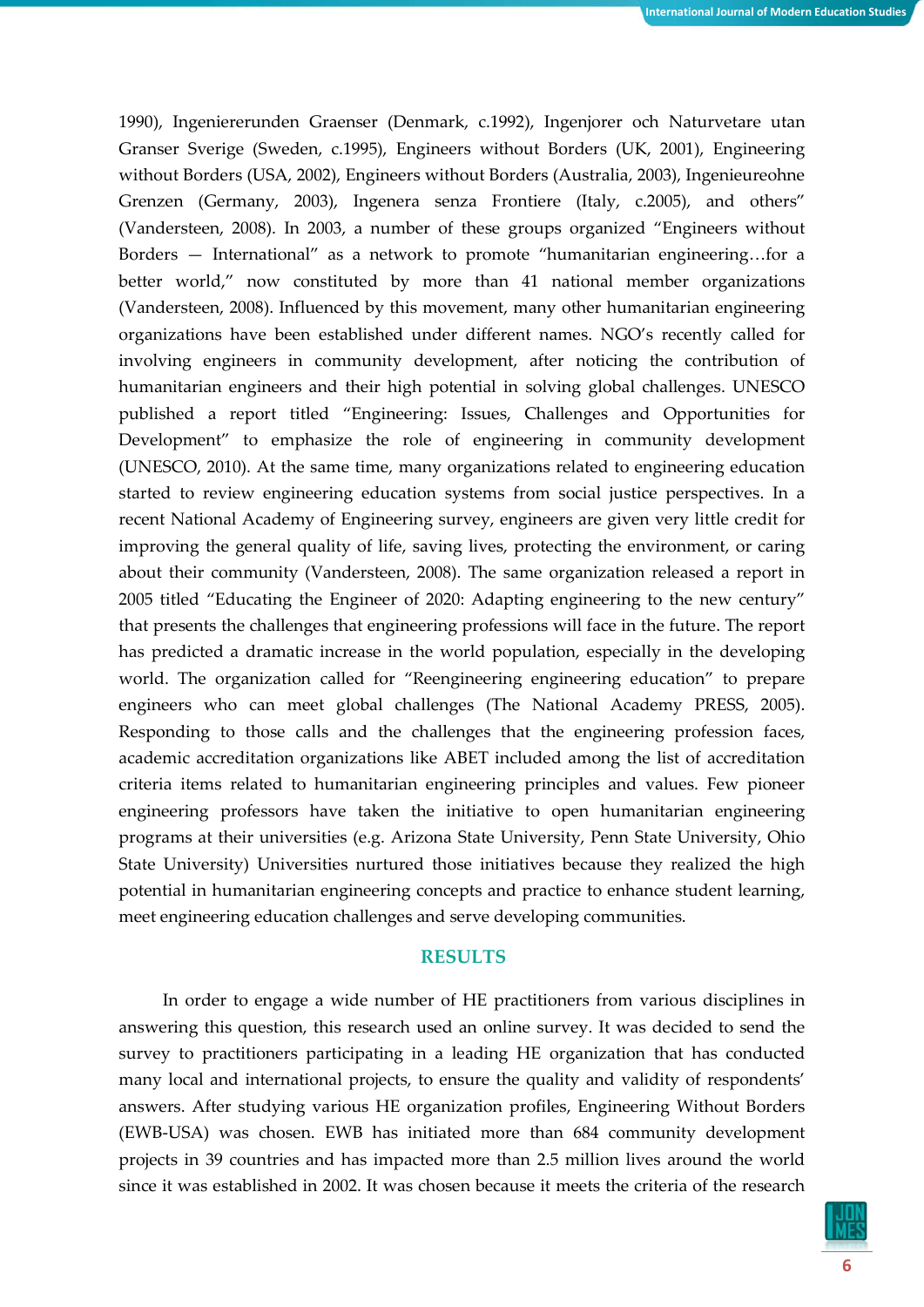and it offers easy access to many branches of the organization. Choosing EWB in the research does not necessarily imply that it is the most successful organization in the HE field. The multiple-choice questions were analyzed based on the number of respondents for each option. For the open-answer questions, inductive analysis procedures were used to construct patterns that emerged from the participants' responses [5]. In order to analyze data from each question, all similar responses were categorized together and major themes that participants emphasized were identified. Then all the emergent common themes were organized and categorized into a table, and information was extracted from the participants' viewpoints or statements. The strength of the survey results does not rely on the individual experience of each respondent, but rather on the collective experience and knowledge of all the respondents, among them 46 professional mentors and two faculty advisors. This experience was not only limited to successful projects but also the comments from participants about previous experience with project failures were very valuable. Moreover, criticisms raised by some respondents to existing shortcomings in their EWB branch's performance were as valuable as the comments about positive aspects in the organization.

## Q1: What is your role at EWB?

#### Table 1

Answers for Q1

| <b>Position at EWB</b> | Number |
|------------------------|--------|
| Faculty advisor        |        |
| Professional mentor    | 46     |
| Student volunteer      | 139    |
| Total                  | 187    |





Figure 4. Respondent's Academic Majors

Analysis: The responses show that there is a lack of diversity within the organization. There were mainly two engineering specializations (civil and mechanical) that comprise more than half of the survey responses. This domination could be due to the work of the organization, which is mainly related to construction and civil engineering. In

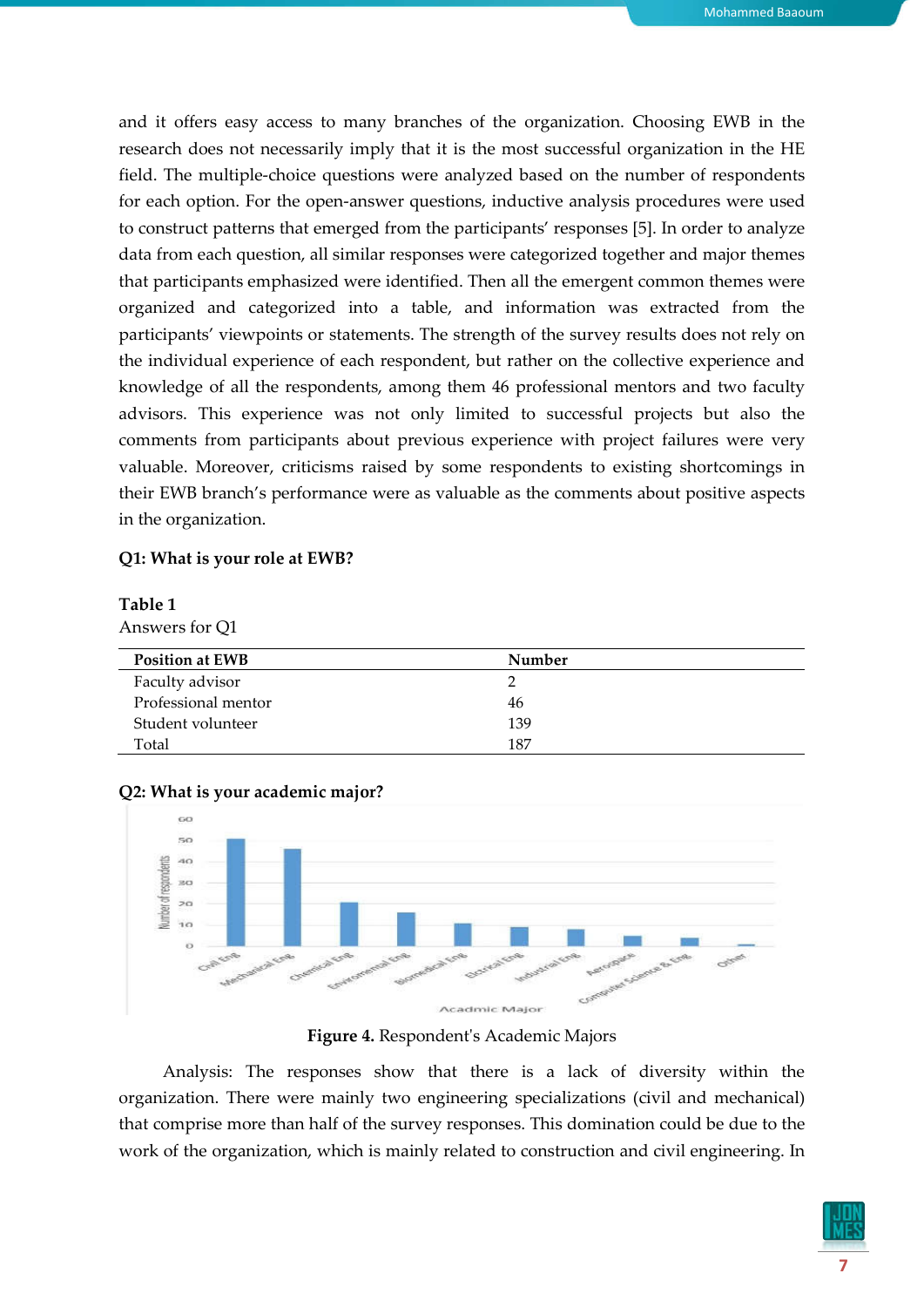another part of the survey, many respondents asked for an increase in the level of diversity by recruiting members from various engineering and non-engineering disciplines.

| Table 2<br>Answer for Q3  |        |            |  |  |
|---------------------------|--------|------------|--|--|
| Answer                    | Number | Percentage |  |  |
| Networking and friendship | 10     | $5.3\%$    |  |  |
| Helping people in need    | 154    | 82.4%      |  |  |
| Learning some skills      | 14     | 7.5%       |  |  |
| Other                     | 9      | 4.8%       |  |  |

#### Q3: What is the most important reason that motivates you to join EWB?

Analysis: In the survey, almost 83% of respondents joined EWB primarily for helping people in need. This result challenges the stereotype that engineers do not care about community service. Therefore, HE organizations should focus on showing the humanitarian aspects of their work for the participants and the community. Alternately, this result could also have a negative implication for HE work. Once a humanitarian agent has in mind that he or she works mainly to help people in need, it is difficult to build a partnership between the agent and the local people. HE curricula and training programs should prepare students to be facilitators for development and change, not service providers or helpers.

# Q4: Do you believe that engineers should use their engineering expertise to help people in need?

## Table 3

Answer for Q4

| Answer                                         | Number | Percentage |
|------------------------------------------------|--------|------------|
| Yes, it is a moral and professional obligation | 147    | 79%        |
| Not necessary                                  | 36     | 19.6%      |
| No, they do not have suitable expertise        |        | $0.5\%$    |

Analysis: The majority of the respondents agreed that it is a moral and professional obligation for engineers to help people in need, using their engineering expertise. Only one person claimed that engineers do not have adequate expertise. 19.6% (36 people) said that it is "not necessary," possibly intending that not every engineer should necessarily use his or her engineering expertise to help others. The answers referred to the sense of social responsibility among the organization participants, which highlights the cultural reform that could take place within the engineering field due to HE work.

# Q5: Do you think your work with EWB has enhanced your academic engineering study at school?

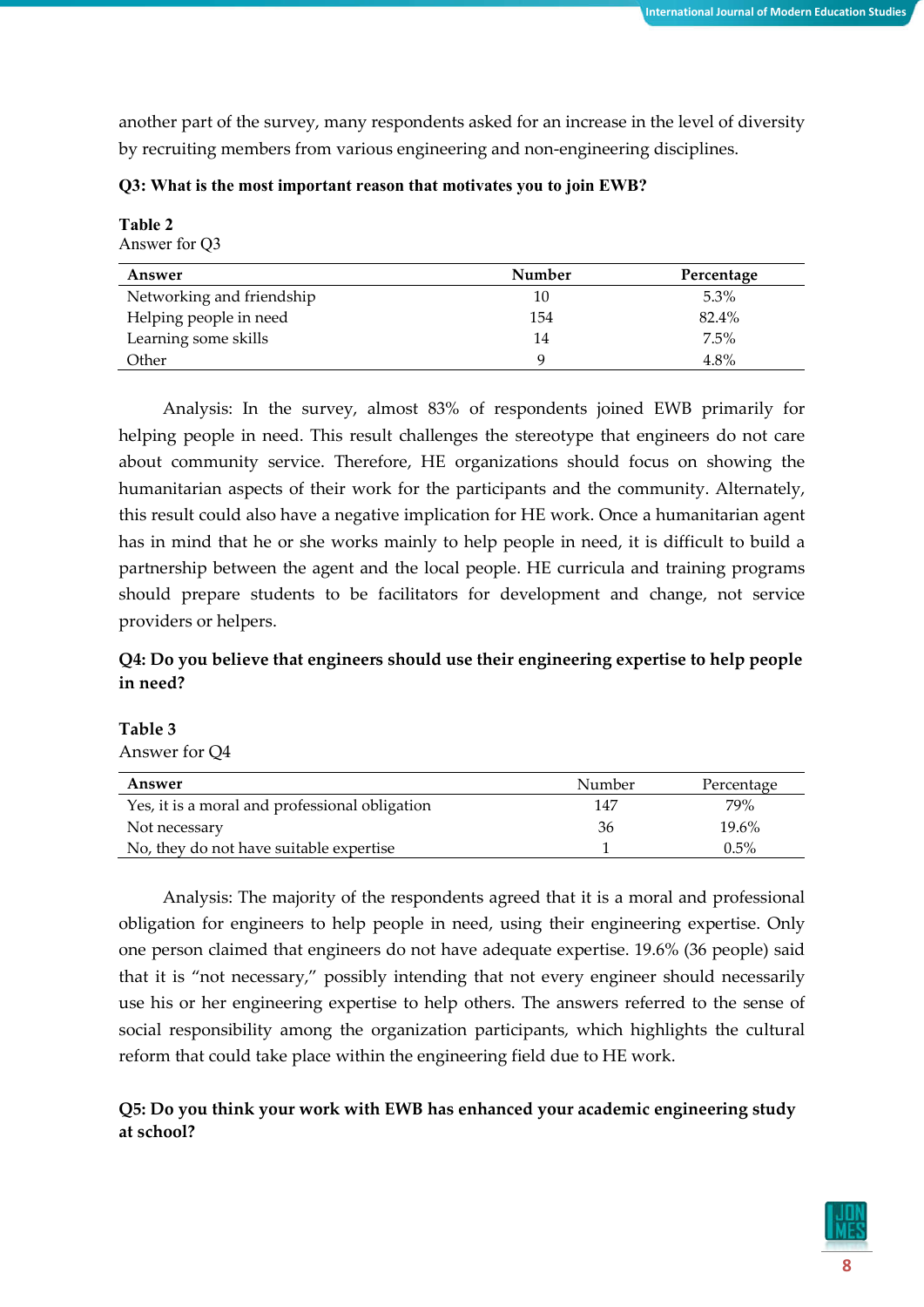| Answer                                     | Number | Percentage |
|--------------------------------------------|--------|------------|
| Yes strongly                               | 78     | 42.9%      |
| Slightly                                   | 76     | 41.0%      |
| Academic study does not relate to EWB work | 12     | 6.6%       |
| Other                                      | 16     | 8.8%       |

Table 4 Answer for Answer for Q5

Analysis: Around 84% stated that EWB work has enhanced their academic study to some degree. Almost half of this group stated that EWB work has enhanced their academic study strongly, while the rest stated that it enhanced their study slightly. Around 7% of the respondents mentioned that they do not see any relation between their academic study and their work with EWB. This question shows that the majority of the students benefited academically by being involved in HE organizations. This benefit could be directly related to their major, or they may have learned some life skills that helped them in their academic life.

# Q6: What is the best way to include humanitarian engineering concepts in engineering education?

## Table 5

Answer for Answer for Q6

| Answer                                       | Number | Percentage |
|----------------------------------------------|--------|------------|
| A separate engineering major                 |        | 0.5%       |
| A minor                                      | 27     | 14.6%      |
| Elective course or design project            | 72     | 38.9%      |
| Included in teaching all engineering courses | 38     | $20.5\%$   |
| No need to teach HE at school                |        | $1.6\%$    |
| All options should be offered                | 43     | 23.2%      |

Analysis: The majority of the respondents prefer humanitarian engineering concepts offered as an elective course or as design projects. The option of offering humanitarian engineering concepts in all possible forms is the second highest option chosen by respondents, showing that there is also an interest in studying it as a separate major or as a minor.

# Q7: What is the most difficult challenge of HE work ?

# Table 6

Answer for Answer for Q7

| Answer              | Number | Percentage |
|---------------------|--------|------------|
| Cultural challenge  | 60     | 32.4%      |
| Technical challenge | 25     | 13.5%      |
| Communication       | 68     | 36.8%      |
| Other               | 32     | 17.3%      |

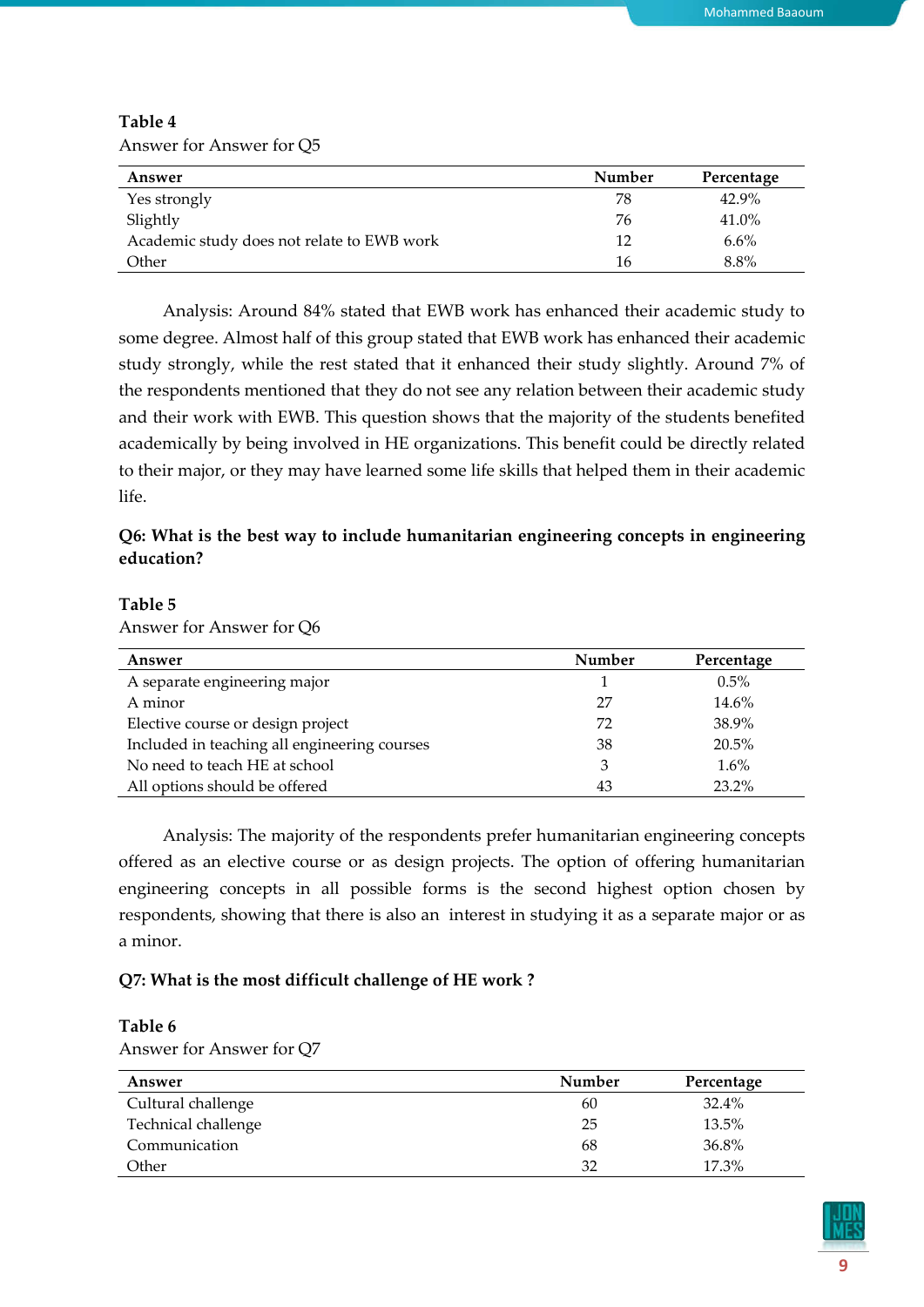Analysis: The survey responses show that critical challenges in humanitarian engineering relate more to soft skills rather than technical ones. This could be because engineers are usually well prepared in technical knowledge as opposed to soft skills, or it could be due to the nature of the humanitarian work itself. It is critical to balance the technical and nontechnical contents in HE educational programs. People who referred to other challenges indicated financial, organizational, political, bureaucratic and logistical considerations

# Q8: Should humanitarian engineers focus on doing international projects, domestic projects, or both?

Analysis: Whether humanitarian engineers should be involved in local or international projects is a controversial issue among humanitarian engineering leaders. In the survey, 93.6% (175 people) of those surveyed chose to do local and international projects. 3.7% (7 people) chose international and 2.7% (5 people) chose local. Offering local and global opportunities could be the best solution to this question.

# Q 9: What are the most important attitudes in humanitarian engineering?

| Attitude                       | #  | Remark from respondent answers                             |
|--------------------------------|----|------------------------------------------------------------|
|                                | 35 | Morality and ethics were emphasized, especially            |
| Ethics/Morality                |    | compassion (18) and empathy (11).                          |
| Spirit of service              | 26 | Willingness to help, selflessness and humbleness           |
|                                | 22 | This includes flexibility (13) in changing plans or        |
| Flexibility and adaptability   |    | solution methods and in adapting (10) to<br>new            |
|                                |    | environments and project outcomes.                         |
|                                |    | HE engineers should have the will to work longer than      |
| Patience and persistence       | 32 | usual and in complex situations. This requires patience    |
|                                |    | $(16)$ and strong persistence $(12)$ .                     |
| Positive attitude and optimism | 10 | Ability to keep up morale through prolonged struggles      |
| Openness                       | 31 | Openness (21) to different ideas, and respect of different |
|                                |    | cultures.                                                  |
|                                |    | Passionate (10) about making a lasting impact with         |
| Passion to work and learn      | 17 | engineering skills and willing to learn through practice.  |

## Table 7

## Answer for Answer for Q9

\* Note: In tables 7, 8, and 9, the second column shows the number of times the attitude, skills or practices were mentioned by the respondents. The third column presents details related to the attitude mentioned by the respondents.

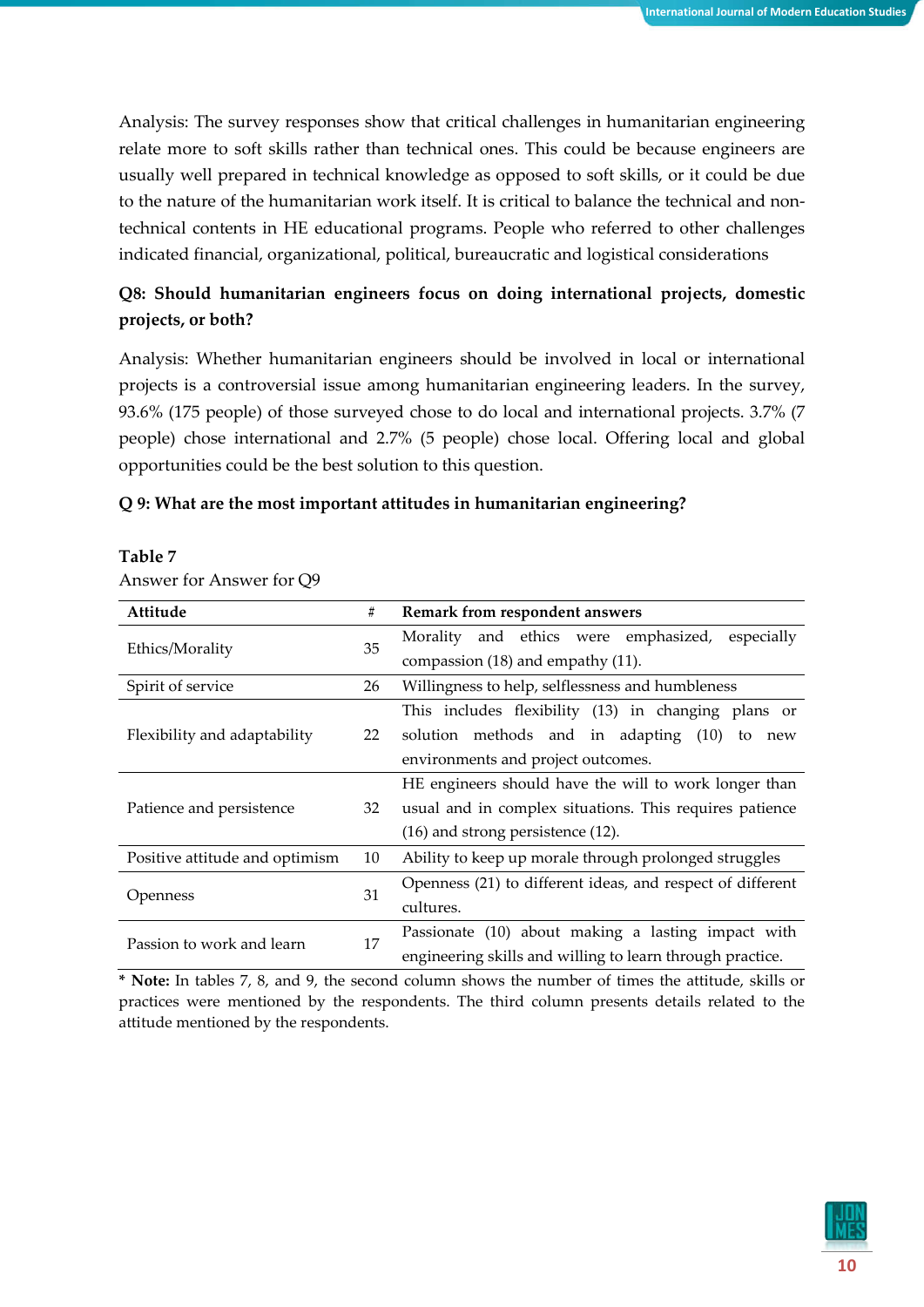# Q10: What are the most critical skills for Humanitarian Engineers?

# Table 8

| Answer for Answer for Q10 |  |  |
|---------------------------|--|--|
|---------------------------|--|--|

| <b>Skill</b>          | #  | Skills emphasized                                                          |  |
|-----------------------|----|----------------------------------------------------------------------------|--|
| Communication<br>46   |    | Communications (38), listening and language skills. A clear and            |  |
|                       |    | consistent point of contact with the community is important.               |  |
| Project               | 12 | Planning, risk management, project-oriented work, "Lean" project           |  |
| management            |    | initiatives, resource management and implementation.                       |  |
| Cultural              | 43 |                                                                            |  |
| awareness             |    | Cultural awareness and sensitivity (26) is the most difficult challenge.   |  |
| Global                | 11 | International development, legal issues, politics and governmental         |  |
| awareness             |    | systems in the served community.                                           |  |
| Participatory         |    |                                                                            |  |
| development           | 10 | HE projects should be based on collaboration, not only providing service.  |  |
|                       |    | Organization, leadership (13) mentality, focusing on the target,           |  |
| Leadership and        | 22 | employing members' strengths, facing challenges, teamwork skills (8),      |  |
| teamwork skills       |    | work within a multidisciplinary team                                       |  |
| Systematic            | 13 | Seeing the big picture / creating holistic solutions and deep appreciation |  |
| thinking              |    | for sustainability                                                         |  |
| Innovation and        | 19 | Designing innovative and practical solutions, both technical and non-      |  |
| creativity            |    | technical.                                                                 |  |
| Resourcefulness       | 12 | Making the most out of scarce resources.                                   |  |
| 17<br>Problem solving |    | Defining and dissecting the problem, coming up with multiple solutions,    |  |
|                       |    | then implementing the optimal one and sustaining the gain                  |  |
| Technical             |    | Sound technical knowledge, especially in appropriate technology,           |  |
| competency            | 29 | engineering knowledge                                                      |  |

# Q11: What are the best capacity-building practices for humanitarian engineers?

# Table 9

Answer for Answer for Q11

| Program/Practice                   | #              | Objectives                                                                                                 |
|------------------------------------|----------------|------------------------------------------------------------------------------------------------------------|
| International & local HE projects  |                | 12 Enhancing all critical attitudes and skills.                                                            |
| Professional & faculty mentorship  | $\overline{7}$ | Enhancing leadership, technical competency,<br>system<br>thinking.                                         |
| Build multidisciplinary team       | 15             | Fostering innovation, enhancing technical competency,<br>system thinking, respect and openness.            |
| Establish network between HE       | 17             |                                                                                                            |
| Org/University                     |                | Fostering innovation, sharing expertise, enhancing HE academically and practically, improving performance. |
| Collaborative learning & team      | $\overline{Q}$ | Participatory development skills; teamwork, leadership, communication; humbleness, respect, openness.      |
| work                               |                |                                                                                                            |
| Excellent leadership               | 6              | Exploring talents; skills; teamwork, organization.                                                         |
| Courses / workshops / seminars     | 19             | Cultural awareness, global awareness, technical                                                            |
| related to HE concept and practice |                | knowledge, leadership, communication, teamwork, ethics.                                                    |
|                                    | 6              | Skills:<br>empathy<br>Attitude:<br>and<br>compassion;                                                      |
| Dialogue and reflection            |                | communication, technical knowledge, collaboration.                                                         |
|                                    | 14             | Attitude: spirit of service, humbleness; Skills: project                                                   |
| Involve volunteers in tasks        |                | management                                                                                                 |

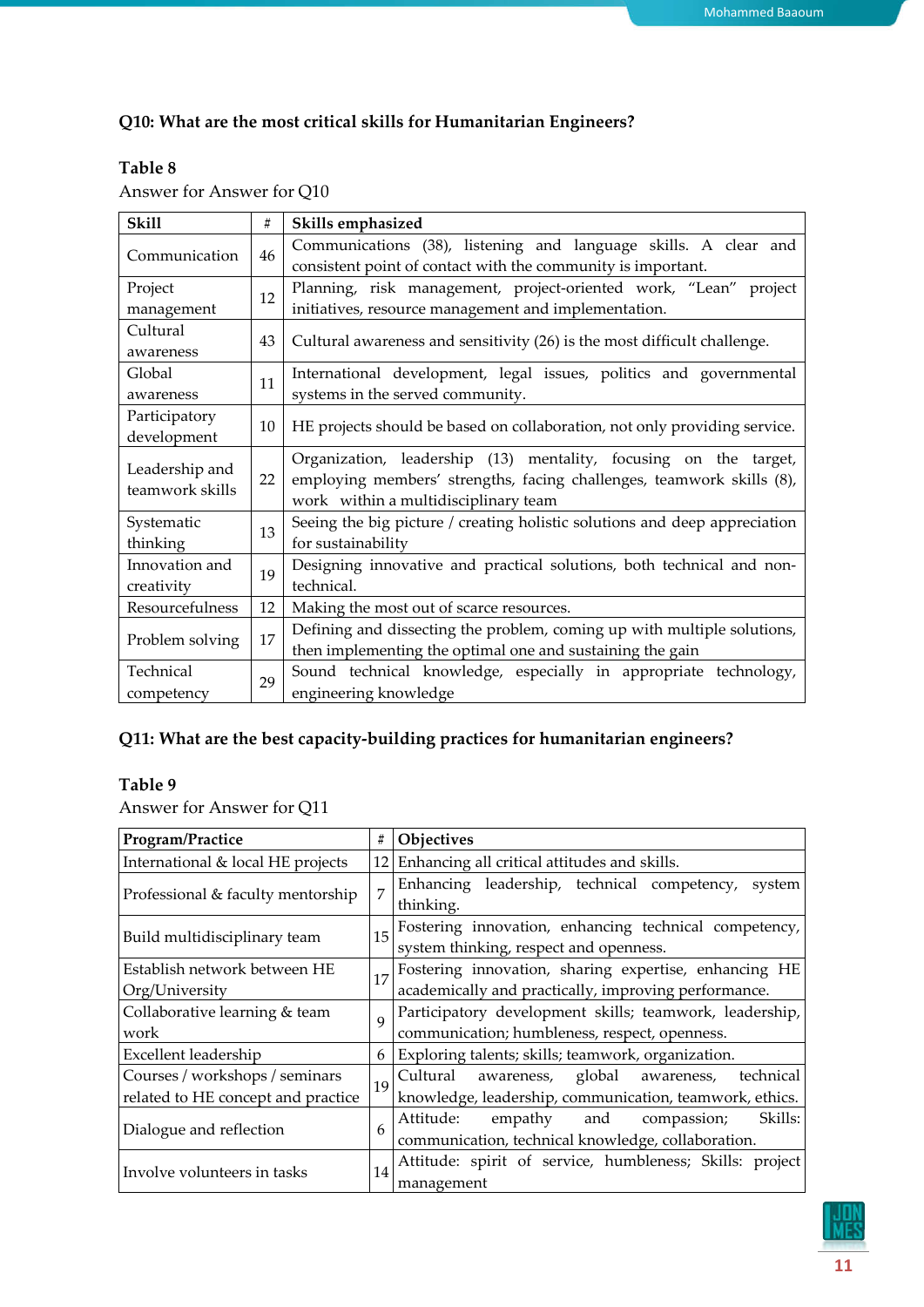# A COMPREHENSIVE MODEL FOR FOSTERING HUMANITARIAN ENGINEERING EDUCATION AND PRACTICE

Around Analysis of the respondents' answers and the scholarly literature assures that traditional academic engineering programs are not enough for preparing humanitarian engineers to conduct their mission. This part of the paper suggests a comprehensive model for fostering humanitarian engineering education and practice. The research findings suggest that a comprehensive humanitarian engineering program should include four phases: 1) Creating a philosophical framework for humanitarian engineering education and practice; 2) Reforming contents and methods of teaching engineering in universities; 3) Enhancing humanitarian engineering education and practice outside traditional classrooms and 4) Humanizing the culture of engineering education and practice.

# Creating a Theoretical Framework To Guide Humanitarian Engineering Education and **Practice**

Formulating a theoretical framework for HE education and practice is a very important step in creating a basis for the educational reform and cultural change within engineering. Since there is already a code of ethics for the engineering profession, it will be helpful to start evaluating this code from a humanitarian point of view and then build on it. Much research shows that most traditional and current engineering codes of ethics were mainly formulated for private sector interest (Simoes, et al., 2007, Riley, 2008). As a result, ethics related to business, leadership, and management have been emphasized, while ethics related to community development and humanitarian work were ignored (Simoes, et al, 2007, (Downey, et al., n.d.). According to Catalano, who reviewed many of the current codes of ethics in the US, the current engineering codes lack "areas relevant to social justice, such as impact on poverty reduction or enhancement" (Kabo, 2010). In addition, Herkert, who analyzed the content of engineering ethics instruction, found that the research and teaching on this topic focus mainly on "micro ethics" (Kabo, 2010). These studies and others indicate a need to extend and modify the current engineering code of ethics to make it suitable for humanitarian engineering programs.

Humanitarian philosophy and professional ethics could be used as two pillars to formulate a philosophical and ethical framework for humanitarian engineering. Conventional humanitarian philosophy has been established to promote human welfare, particularly for marginalized peoples (Simoes, et al, 2007). The ethical framework for HE should address topics related to: humanitarian engineers' interventions in foreign countries, the discipline and ethics that humanitarian engineers should maintain during their work, rules of HE work humanitarian engineers' rights and responsibilities, plus critical ethical dilemmas. There should be a system to ensure that engineers, corporations and governments involved in HE projects understand and follow this framework.

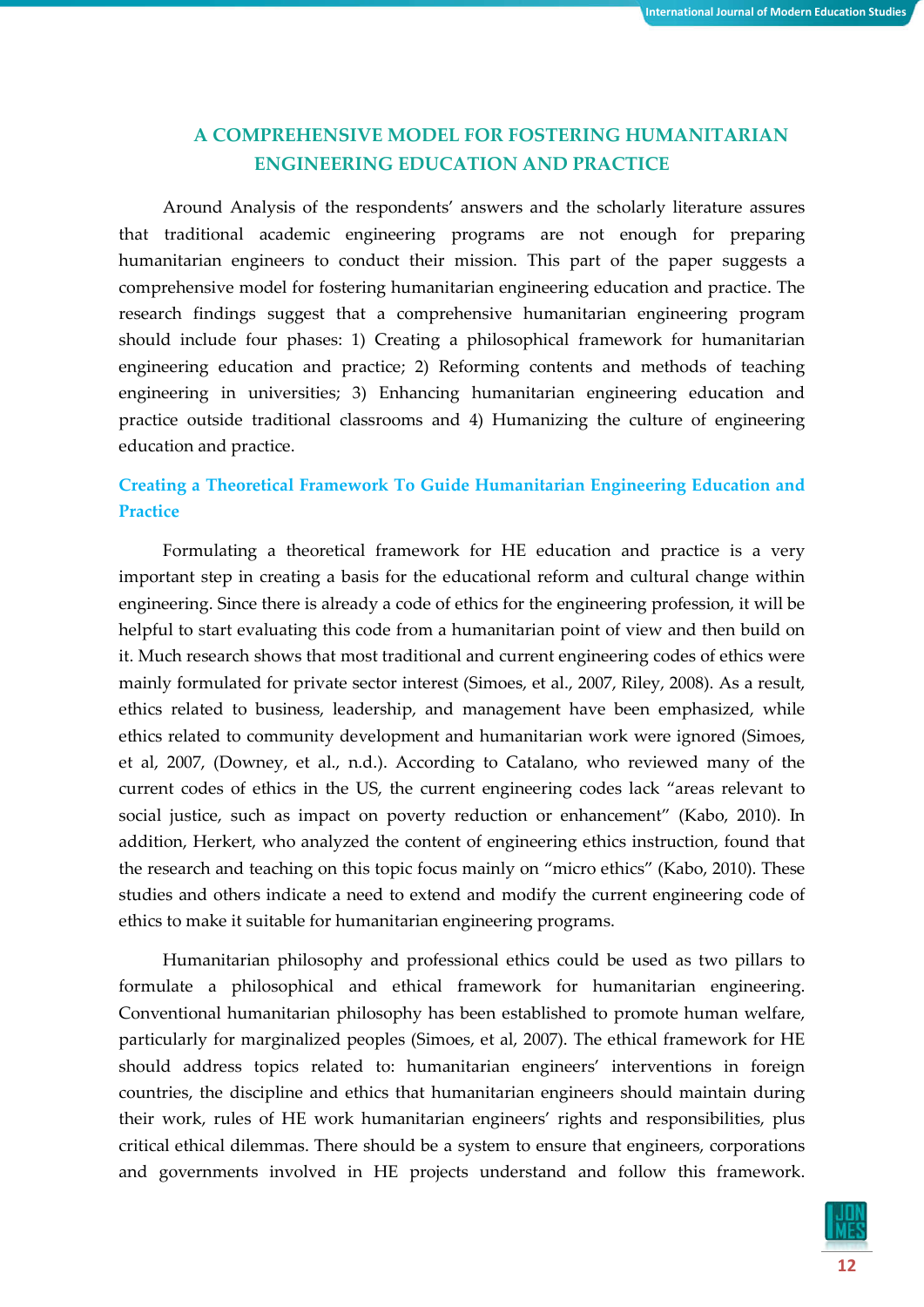Developing a theoretical framework that addresses the issues mentioned in this section will guide humanitarian engineering practice, and enriching the engineering code of ethics will require the collective effort of a multidisciplinary professional team.

## Reforming Academic Engineering Program Content and Teaching Method

The following four points are critical to the humanization of academic engineering programs based on the research findings:

#### *• Teaching ethics and professionalism:*

Teaching the modified engineering codes of ethics and professionalism concepts in engineering education would be an effective way to introduce HE concepts to engineering students, since professionalism and service are intimately coupled (Passino, 2009, Bixler, et al., 2014). Highlighting service and community development concepts in the codes could encourage students to do humanitarian work and improve their perception of the engineering profession. Engaging students in discussing engineering codes of ethics and comparing it with the codes of ethics from other professions is a great way to introduce humanitarian engineering concepts. It is also an excellent way to enhance critical thinking and broaden the students' perspective on their major.

#### *• Required or elective courses related to humanitarian engineering:*

Many engineering programs require their students to take courses in humanities and social sciences. However, this is not very effective, because it is difficult for engineers to learn about areas of social sciences and then integrate them with their engineering background (Bixler, et al., 2014). Integrating social science and engineering concepts in courses such as appropriate technology, sustainable development, technology and society, engineering and social justice, would be more effective. In addition, enabling engineering students to take business courses related to humanitarian engineering, such as social entrepreneurship, leadership, and humanitarian work management, would be very helpful to empower engineers to find solutions to global challenges. Moreover, teaching humanitarian engineers topics related to humanitarian philosophy, development theories, and the history and culture of the engineering profession is beneficial in providing a theoretical and ideological basis for their practice. Design courses, including designing engineering projects related to humanitarian needs, give students practical involvement with the humanitarian engineering concept. Some universities have succeeded in designing a minor or complete degree in humanitarian engineering. However, it is critical to make the courses related to HE accessible to students from various engineering and non-engineering majors without requiring the completion of a complete certificate or degree.

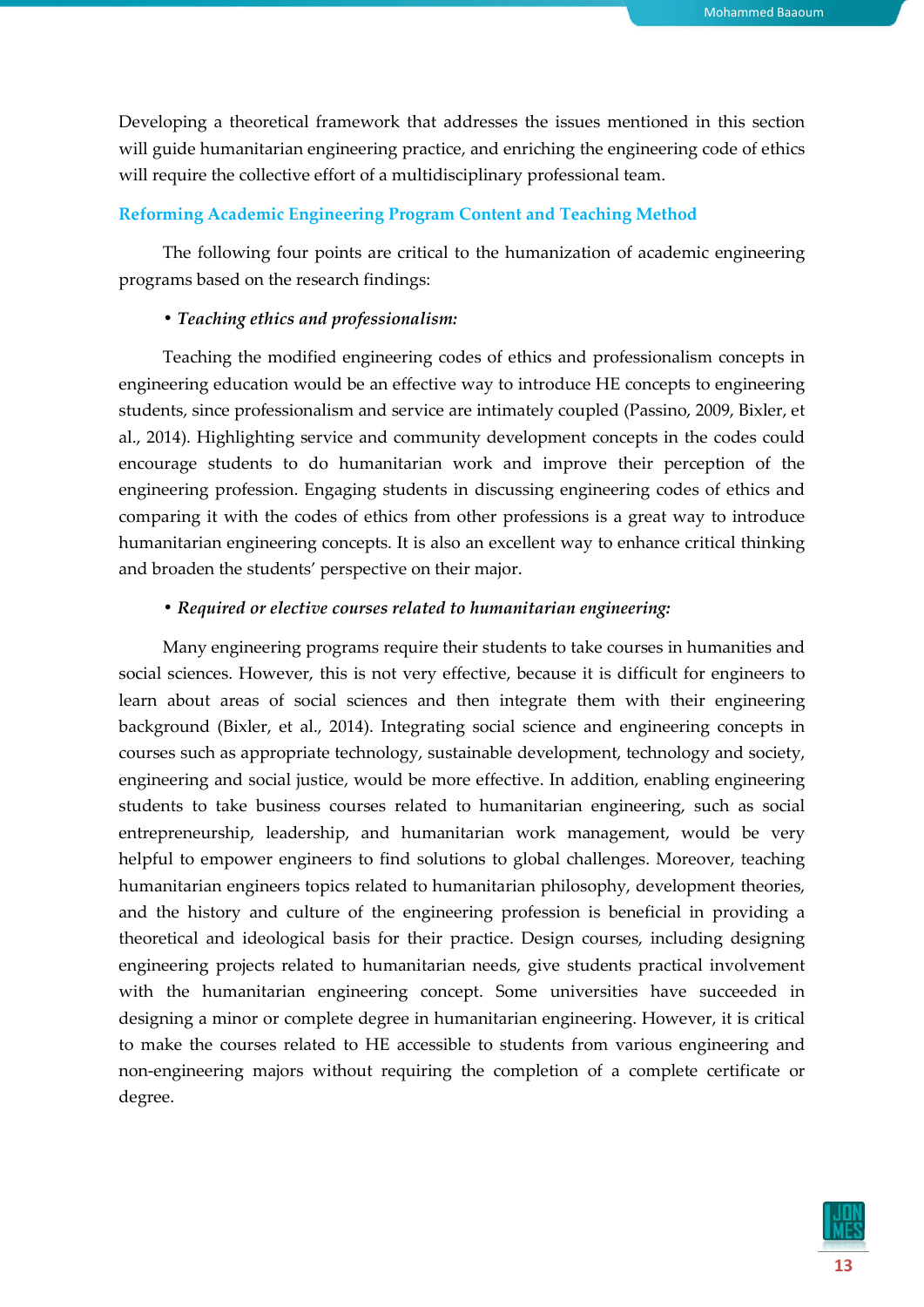## *• Modifying teaching methods:*

In addition to modifying engineering curriculum, changing teaching methods is also a critical step to prepare humanitarian engineers. Traditional engineering education questions are presented as well-structured problems with given parameters that are stated, and students are asked for the correct solution (Kabo, 2010,Vanderstee 2008). This method is no longer adequate to prepare young people for facing complex, real world problems. In HE, problems are not presented as well-structured but as ill-structured; they are not given with stated constraints or parameters, and they usually have multiple solutions and numerous ways to be solved (Amadei,Sandekian, 2009). With traditional problem-solving methods, students usually learn how to manipulate data to reach the correct numerical solution, but they rarely understand the underlying concepts (Kabo, 2010). Mainstream engineering education is characterized by what Freire called "banking education." In banking education, the relationship between teacher and student is clearly hierarchical, where knowledge is transmitted through a top-down approach. As a result, "the scope of action allowed to the students extends only as far as receiving, filing and storing the deposits." (Freire, 1970). This type of education creates a culture of silence that is obvious in engineering classrooms.

Instead of banking education, problem-posing education should be used to break the hierarchical relationship between students and teacher and develop critical consciousness. Freire described the situation in the problem-posing classroom as follows: "The teacher is no longer merely the-one-who-teaches, but one who is himself taught in dialog with the students, who in turn while being taught also teach. They become jointly responsible for a process in which all grow. In this process, arguments based on 'authority' are no longer valid." (Freire, 1970) Dialogue, which is a missing teaching method in engineering classrooms, is a critical part in the problem-posing classroom. HE educators need to integrate also new methods that enhance teamwork and emphasize different ways of thinking, such as Problem-Based Learning (PBL). In this method, problems are presented in real life scenarios, and the students are asked to work in a group to formulate solutions. In this format, students learn to define the problem, analyze their own learning process and those of the other students in their group. Moreover, they learn organization, teamwork skills, communication and dialogue, and the hierarchical relationship in the learning process between the teacher and students is challenged. Another method suitable for humanitarian engineering is called Project Based Learning. There are three variations of this method: design project, case study, and service learning. Alternating between the three types is useful since each method has defining features, and they may overlap.

## *• Special accreditation criteria for Humanitarian Engineering programs:*

Recently, ABET added to the general accreditation criteria terms of HE. For example, Criterion 3: "An ability to design a system, component, or process to meet desired needs within realistic constraints such as economic, environmental, social, political, ethical,

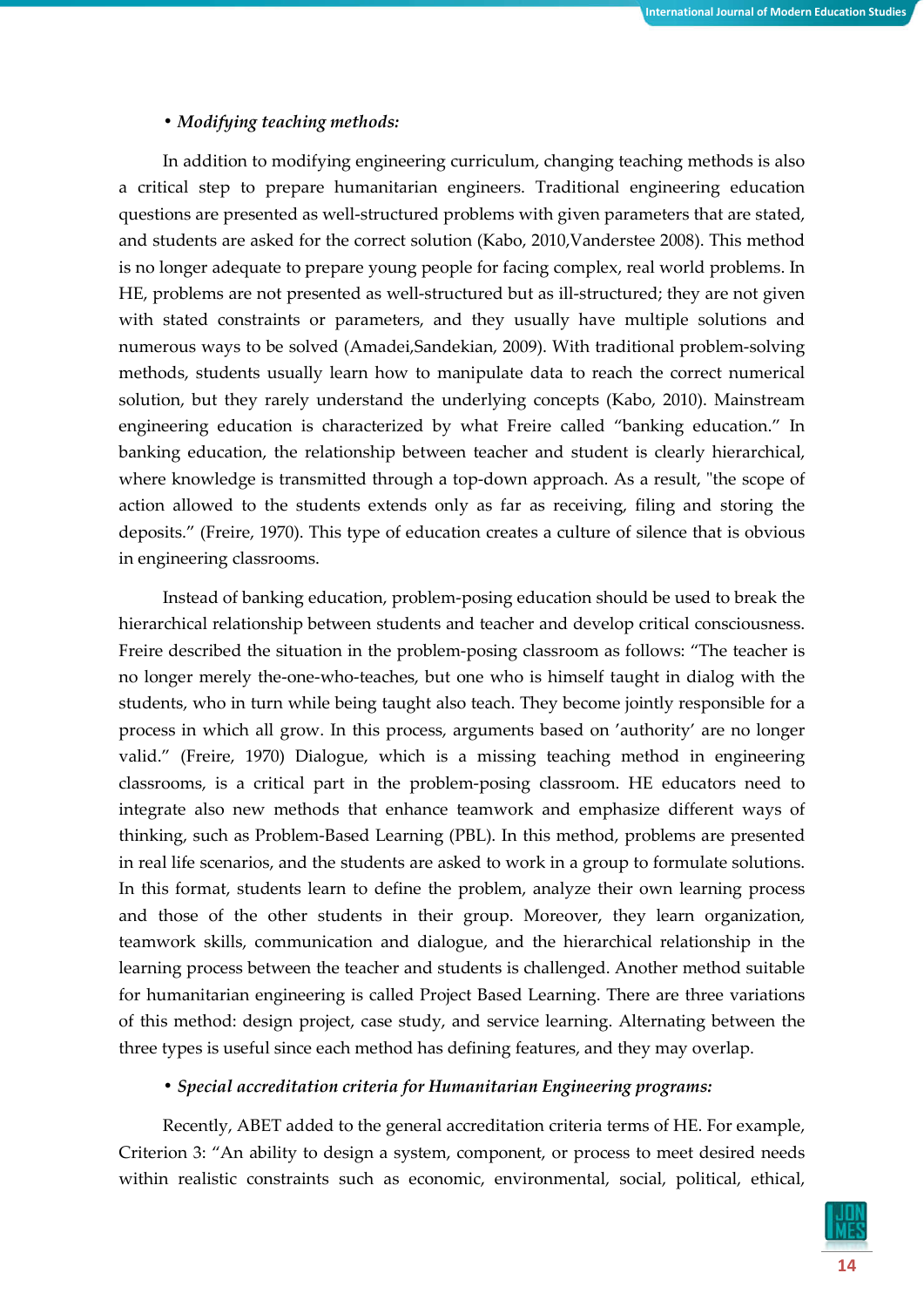health and safety, manufacturability, and sustainability" (Amadei,Sandekian, 2009). ABET has established detailed criteria for each engineering discipline; but HE does not yet have special ABET accreditation criteria, since it is an emerging field. In the case of HE, more criteria are needed in cultural understanding, critical thinking through a social justice lens, and an ability to engage with people from different cultures. Creating ABET criteria for HE could ensure the quality of humanitarian engineering programs. This will encourage more universities around the world to recognize this emerging field and establish HE programs.

# Enhancing Humanitarian Engineering Education and Practice Outside Traditional Classrooms

In humanitarian engineering, there is no substitute for practical experience. Students cannot learn skills such as risk management, project management, communication, teamwork, etc. by only reading books and solving problems in exams. Therefore, hands-on experience through organizations and settings outside the classroom should be an essential part of HE programs. The survey respondents mentioned some capacity-building programs. This section briefly explains these programs and states some critical points related to informal learning in the HE organization.

## *• Leadership and teamwork:*

Having excellent leadership in an HE organization plays a major role in the success of an informal learning experience. Leadership is not limited to assigning tasks to volunteers; it also includes exploring the talents of the volunteers, engaging every member of the organization, and offering inspiration. It is also beneficial to rotate role positions to give most members a chance to lead the group.

### *• Professional and faculty mentorship*

Guidance from mentors elevates student performance and enhances the learning of various skills. This has often been highlighted in the survey results. It is useful to involve the mentors when evaluating students' performance and the organization's achievements. One respondent emphasized the importance of having rules and policies to ensure mentors' independence and impartiality. In some organizations, the students fund their mentors' field trips, which could influence their evaluation of the students' and organization's performance.

### • Comprehensive problem solving methodology:

Many humanitarian engineering projects fail because they lack comprehensiveness in the project design (Parsons, n.d.). An example of a comprehensive problem-solving tool is the DMAIC methodology, which consists of four phases. In the first phase, "Define," the problem is defined, as well as the potential resources, the project goal, the customers and their needs. In the second phase, "Measure," data about the current state of the situation is

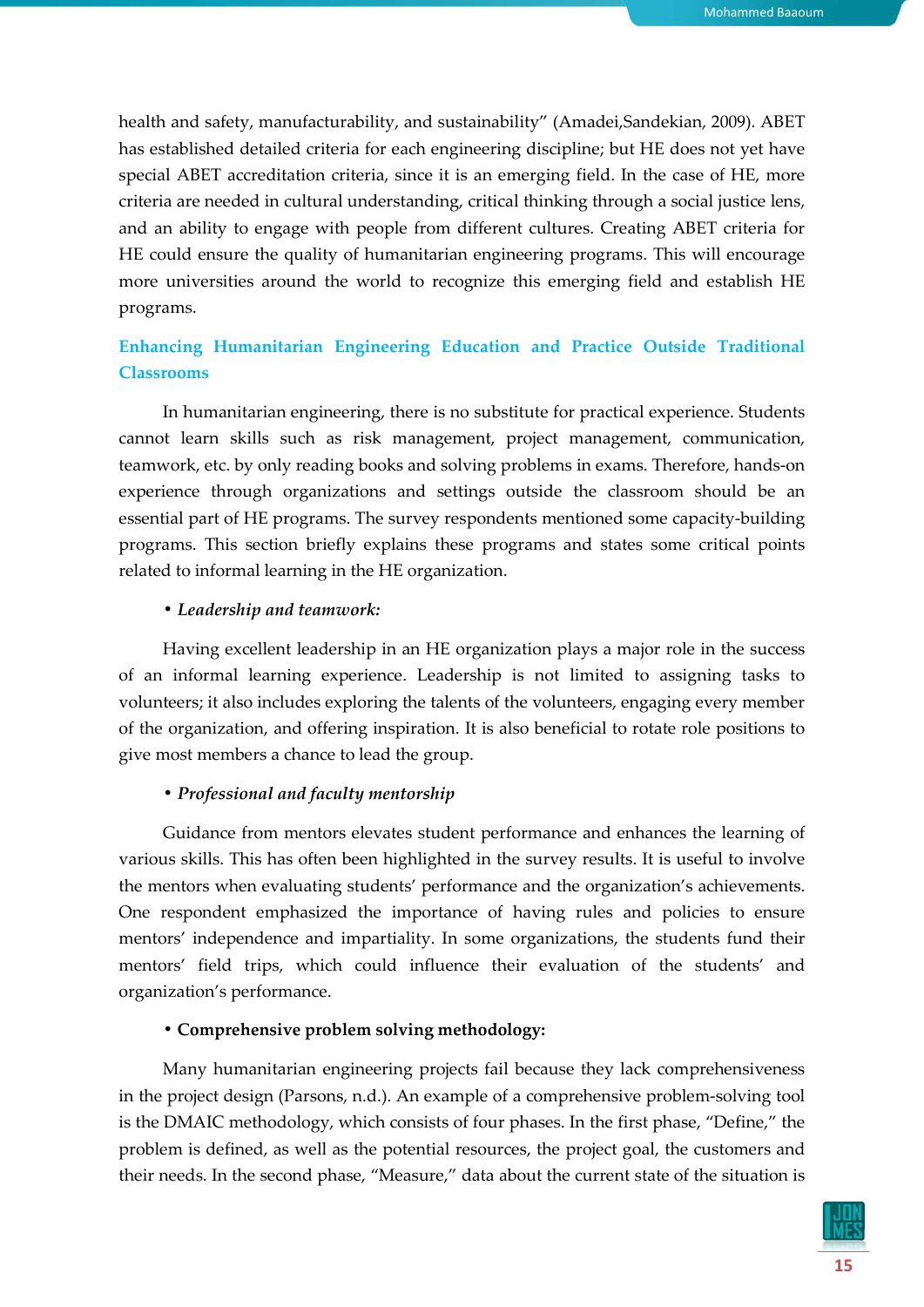collected. Then the collected data is interpreted during the "Analyze" phase, to know the cause-and-effect relationships. Next, solutions are developed during the "Improve" phase to target the root causes. Finally, during the "Control" phase, metrics are developed to monitor and assess project performance and to ensure that improvements and gains are sustained. This last step is usually missing in humanitarian engineering projects. (George, M. 2002).

#### *• Community development through collaboration:*

The goal of community development is to "create self-reliant and self-sustaining communities" (Passino, 2009). There are three main dimensions for community development: economic (e.g. jobs), physical (e.g. roads, parks, buildings), and social infrastructure (e.g. network of relationships, better inter-member interactions, and cooperative problem solving). Humanitarian engineers have to consider these three dimensions in their work to create a lasting system of development rather than a temporary service. Participation of the local people is a critical factor for success in any community development project. It is also important to teach them how to sustain the gains from the HE project in the future.

#### • Project management skills:

Project management is a very important skill in humanitarian engineering. Organizing various on-campus activities could be a useful way to give students a chance to learn how to develop a project plan, schedule and timeline, risk analysis, follow-up meetings, etc. However, HE projects require more than ordinary projects in terms of management skills due to various challenges in developing countries. Therefore, it is important to train humanitarian engineers how to manage humanitarian projects in unusual situations.

## *• Communication:*

Communication is critical for the success of humanitarian engineering projects. Engineers should have direct communication with a local partner from the targeted community throughout the project and after completion to follow up on the results. Difficulties in communication with people in a developing country, due to potential time differences or lack of communication on-site, force engineers to find creative ways to communicate. Humanitarian engineers should be trained to use appropriate words when relating with people in need. For example, it is not appropriate to call them "poor," rather it is preferable to use words such as customer/client/stakeholder/partner.

## *• Multidisciplinary*

Engaging students and faculty from various majors enhances the creativity in the team and produces comprehensive solutions. There could be a need for a specialized humanitarian engineering organization in certain engineering fields. However, it is very

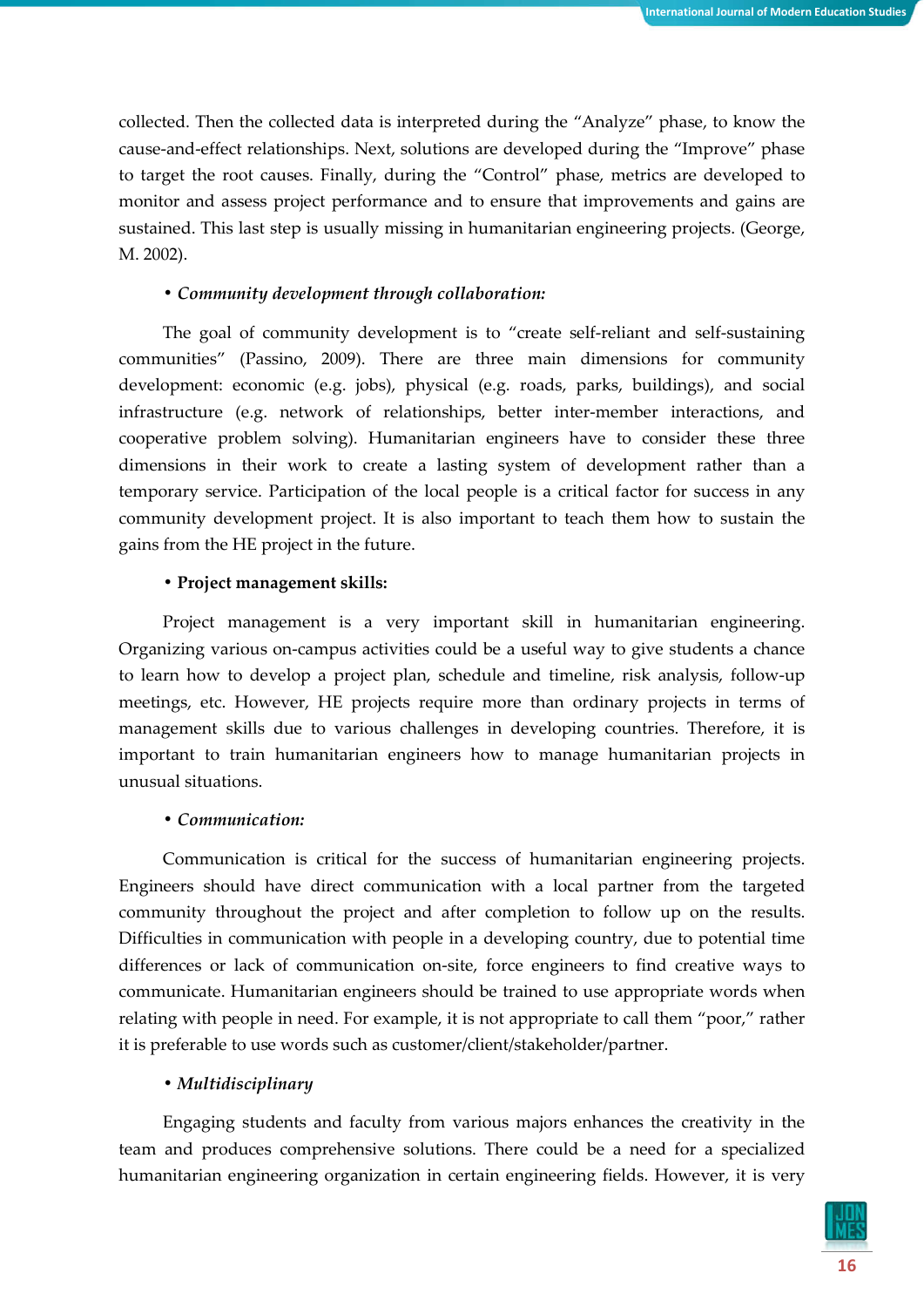important to have multidisciplinary organizations that pool talents from various engineering and non-engineering disciplines and not limit the work of humanitarian engineering to infrastructure projects related only to civil and environmental engineering.

# *• Considering cultural differences:*

Based on the survey, cultural differences are considered the most difficult challenge that humanitarian engineers face in their practices. There is usually a cultural and socioeconomic gap between the engineers and the target community (Passiono, 2015). The priorities of the served community are usually different from those of the engineers. Therefore, engineers should first listen to local people and make sure that they understand their needs. Local people are experts when it comes to their community and the problems they face. Learning indigenous knowledge could be helpful in proposing suitable solutions.

## *• Humanitarian dialogue and reflection:*

Continuous dialogue and reflection about the humanitarian side of engineering projects is a pedagogical method that is useful in fostering a spirit of volunteerism and empathy. Organization meetings should not only be about discussing technical problems and assigning tasks. Organizing social events is important for team building, encouraging humanitarian engineers to think about their motivations, and sharing humanitarian thoughts.

# *• Integrating informal learning work with research and academic institutions:*

Many engineering research topics and creative solutions could emerge from HE practice. Establishing a link between academic engineering study and HE organizations would benefit schools, organizations and communities. This could happen through establishing a center for this mission at each university offering an HE program. The goal of such a center would be to establish HE educational courses, to coordinate between HE organizations on campus and off campus, to organize seminars and conferences on humanitarian engineering, etc. The office should work as a bridge between the engineering school and the HE organization work. It could organize international HE projects as study abroad or capstone courses. It should not only serve the students but also coordinate engineering faculty and alumni involvement in HE work and research (Passino, 2009). Alumni and professionals should be encouraged to participate in humanitarian engineering organizations.

# Humanizing Culture Within The Engineering Education Setting and Profession

Reforming engineering education would help to humanize the culture within engineering, but it is not enough. The Institution of Engineers in Australia states, "The Review of Engineering Education is recommending no less than a culture change in

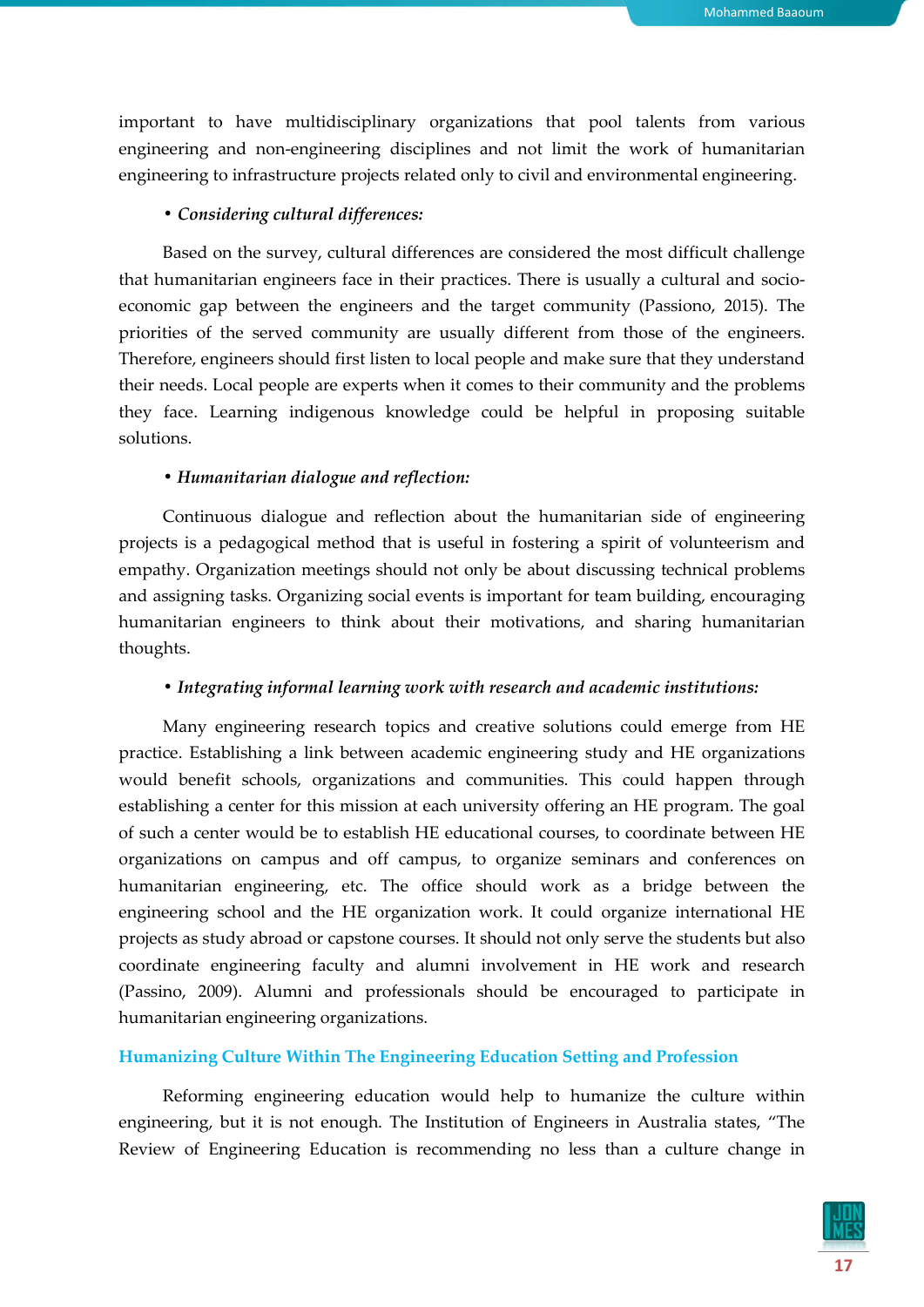engineering education." (Kabo, 2010). The following points give concepts and practices for reforming the culture within the engineering education and profession.

## *• Teach critical theories and critical thinking skills:*

According to Vesilind, "The engineer is sophisticated in creating technology but unsophisticated in understanding its application. As a result engineers have historically been employed as hired guns, doing the bidding of both political rulers and wealthy corporations" (Downey, et al., n.d.). Many engineers have accepted neoliberalism and globalization without critical understanding or utilizing critical thinking skills. As a result, they work within neoliberal constraints to respond to market forces without considering taking action to make structural change (Kabo, 2010).

Teaching critical theories will encourage students to ask "why" questions, instead of asking only "how" questions while ignoring the context and consequence of their actions. Also, teaching critical theories and critical thinking skills will enable the student to question dominant engineering culture and practice. Critical thinking is not merely thinking rationally or clearly but having the ability to see beyond what is considered "common sense" (Riley, 2008). According to Donna, "Critical theory poses questions that can help us reframe the problems that face engineering now and help us define new ones. Critical theory employed in an engineering classroom can deconstruct authoritative engineering texts, enable students to encounter problems that go beyond 'given: find,' and lead students to examine their education, including learning objectives, the course syllabus, and the textbook itself." (Riley, 2008).

## *• Transform objectivism to subjectivity in engineering and science:*

Many engineers tend to see their work in positive terms. They take for granted that their work is objective (Kabo, 2010). They focus only on the technical side of problems. This mindset typically results from two other common perspectives in engineering: reductionism and technological determinism Reductionism suggests that a problem could be solved by breaking it down into smaller components. Then, analyzing the components can explain the whole system. This method is used in the problem-solving teaching methods of engineering. (Riley, 2008). Technological determinism emphasizes that technology on its own can further development and solve problems without considering the social, political or other contexts.

Teaching engineering as an objective field of knowledge is not a valid option. Technology and engineering are socially-constructed fields. "Our attitudes toward technology hinge, in a large part, on what we believe about the nature of the knowledge underlying it. Unlike scientists, engineers are working with a world of their own creation, and the act of creation cannot be understood in positivist terms." (Mcisaac, Morey, 1998). An emphasis on subjectivity will encourage engineers to question their belief in

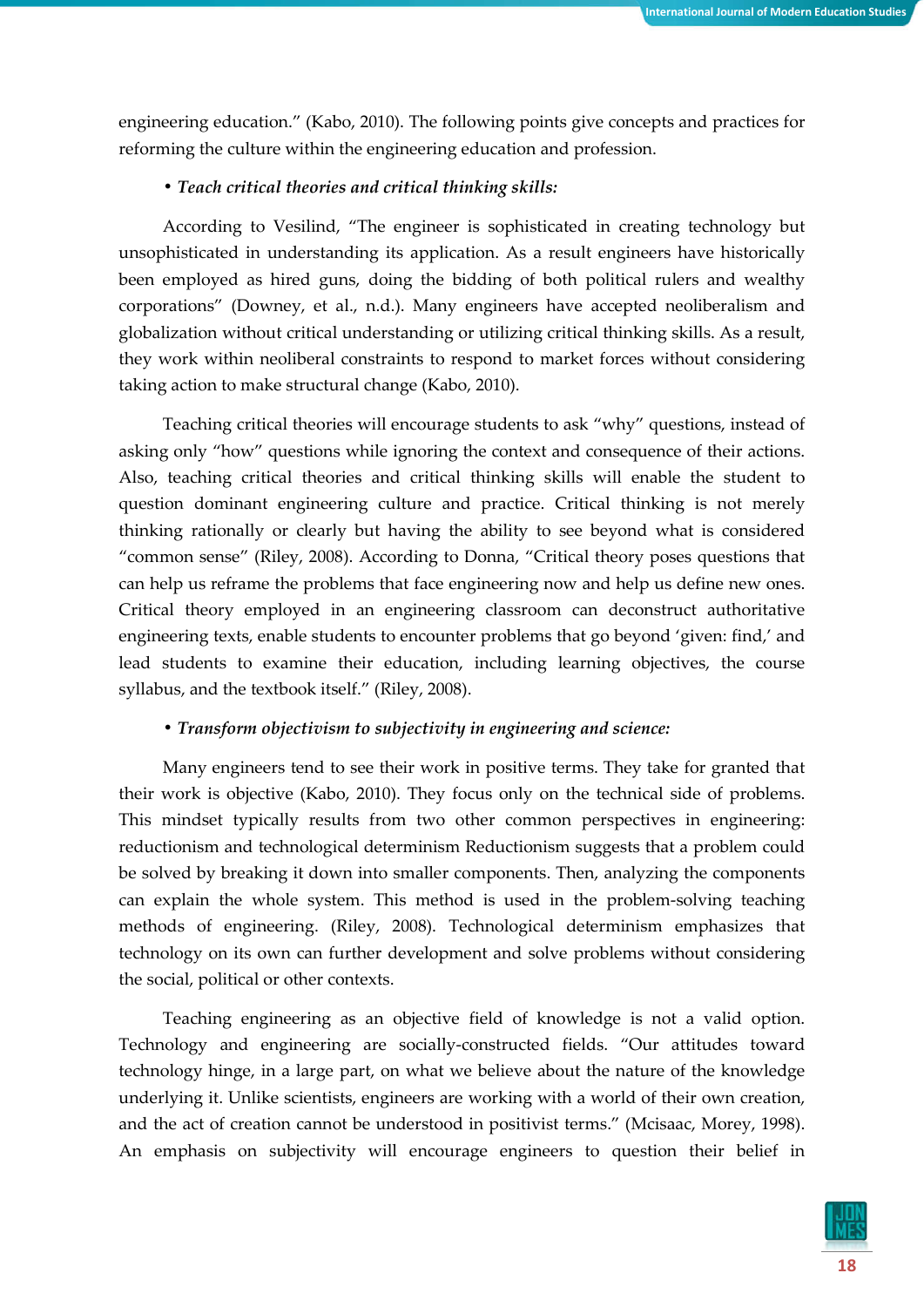technological optimism and to think about cultural aspects and context when developing technological solutions.

#### *• Transformative Learning Theory ("TLT"):*

Engineers tend to do work without questioning their motives and perceptions, which are two significant aspects of HE work. This notion could be challenged through transformative learning. According to Mazirow, Transformative Learning Theory focuses on "how we learn to negotiate and act on our own purposes, values, feelings, and meanings rather than those we have uncritically assimilated from others—to gain greater control over our lives as socially responsible, clear-thinking decision makers." (Kabo, 2010). Transformative Learning Theory will enable humanitarian engineers to question their motivation, whether it is for helping people in need, getting connections, learning, or any other reason. In addition, it will enable volunteers to examine their point of view toward undeveloped communities. Do they view them as "less than us?" Ignorant? Lazy? Do they really need our help?

# *• Holistic education to challenge market ideology and military mindsets within engineering:*

Neoliberal ideology and military mindsets are dominant in engineering education and professions. Pawley studied questions such as "who defines engineering problems, who benefits from the engineering problems, and who benefits from the engineering solutions." She also asked who is left out of engineering solutions. She found "engineers work overwhelmingly in private, profit-oriented organizations and on industrial, commercial, and military problems." Most engineering problems tend to be large-scale problems with small-scale problems exiled outside of the engineering profession. This military and market-based education influences how conventional engineers define problems and evaluate engineering solutions. (Riley, 2008)

The implications of these mindsets could in some ways contradict the objective of HE work. Thus, there is a need to provide a more holistic ideology that enhances spirit of service and humanitarian ethics in engineering education. Integrating holistic education theory in engineering courses could serve this need very well. The goal of holistic education theory is to challenge the dominant reductionist culture within the educational system. It relies on five main principles that relate directly to HE. First, holistic education theory puts human development as the primary purpose of education. It emphasizes deepening the relationship between self, family, local community, global community, the planet and the cosmos. Second, holistic education honors each learner (or person in need) as unique and inherently creative, with individual needs and abilities. Third, experimental learning is a core part of the educational process. Fourth, multidisciplinary curriculum is key in holistic education theory. Fifth, holistic education theory emphasizes that each individual is a global citizen. (Mahmoudi, et al.,2012)

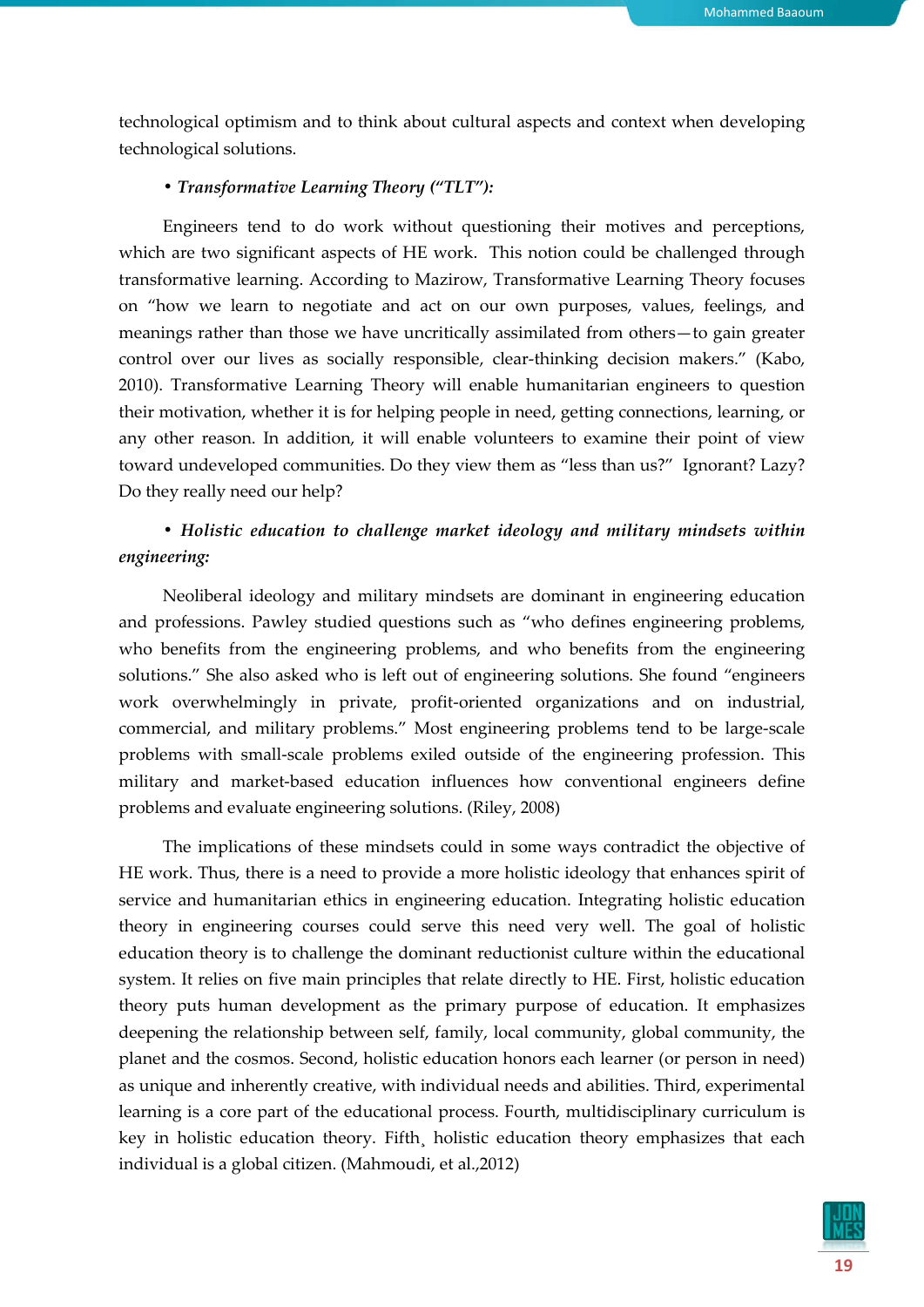#### *• Encourage diversity to challenge conservative views and white male dominance:*

For a variety of historical reasons, the engineering profession in the US is largely under white male dominance (Mcisaac, Morey, 1998).Sally Hacker, who observed engineering classrooms at various universities, states, "At the most and least prestigious institutions, the institute, and the community college agribusiness program, educators presented a conservative ideology." (Riley, 2008) A study done to identify the political identities of United States faculty members in various disciplines found that engineers have the highest percentage of conservative people. Only 20% of engineers in the study considered themselves left of center, and more than half considered themselves right of center(Riley, 2008). The lack of ethnic, gender and ideological diversity within the engineering profession does not give engineers the opportunity to develop cultural understanding skills, which are critical issues in HE. Engineering schools should design programs to increase diversity especially within humanitarian engineering programs. This could happen, for example, by giving scholarships and integrating global non-western thought in engineering subjects.

#### *• Service learning theory:*

Service learning theory could be used to enhance a spirit of service in engineering. Service learning is defined as "a course-based, credit-bearing, educational experience in which students (a) participate in an organized service activity that meets identified community needs and (b) reflect on the service activity in such a way as to gain further understanding of course content, a broader appreciation of the discipline, and an enhanced sense of civic responsibility" (Parsons, n.d.). There are four criteria for successful service learning in engineering education: reciprocity, relevance, respect, and reflection. Reciprocity means both student and community should benefit from the service. Relevance indicates that the service provided to the community should be related to engineering skills and knowledge. During the service, there should be mutual respect between the engineers and the community. Finally, reflection is an important step since the objectives of social service activities are usually unclear. (Oakes, 2012).

#### **CONCLUSION**

This paper concludes that creating a comprehensive HE program requires a model with four phases. First, creating a philosophical framework for humanitarian engineering education and practice. Second, reforming contents and methods for engineering education in universities. Third, involving students in extracurricular humanitarian engineering work, and creating a loop to integrate the extracurricular work with research and education in the universities. Fourth, humanizing the culture of engineering education and practice.

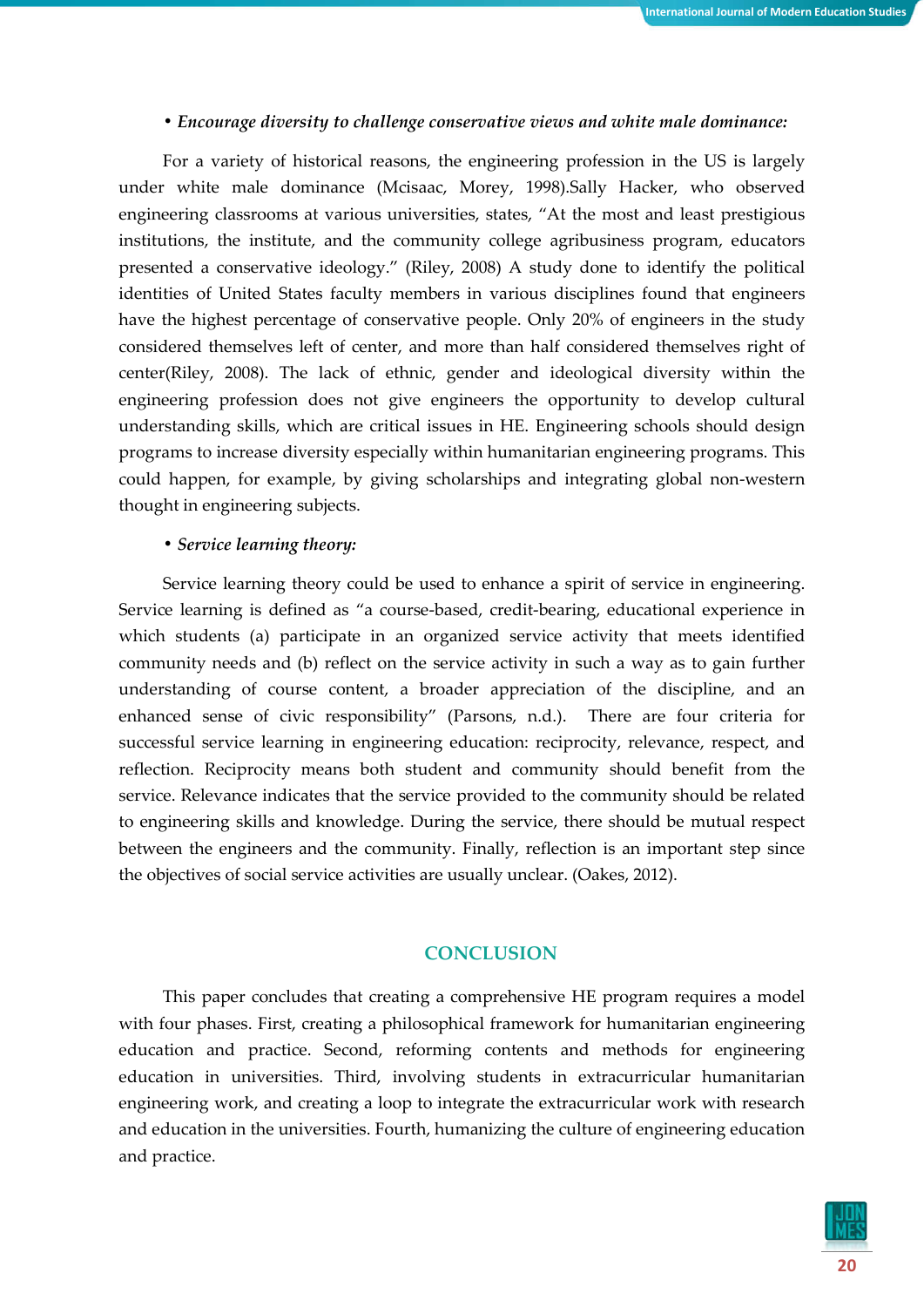The most important attitudes that the program should enable students to acquire include, but are not limited to: ethical behavior, especially empathy and compassion, plus spirit of service; flexibility and adaptability; patience and persistence; positive attitude and optimism; openness, and passion to work and learn. The most critical skills that the program should enhance, in addition to the engineering technical background, include: communication, cultural awareness, teamwork, leadership, resourcefulness, collaboration, system thinking, problem solving and understanding the local and global context. The best pedagogical practices to enable humanitarian engineers in acquiring the above skills and attitudes include (but are not limited to): international and local placement, organizing events, guidance from faculty advisors and mentors, taking courses related to HE, working on multidisciplinary teams, sharing lessons among humanitarian engineering organizations, and dialogue and reflection.

Traditional engineering curriculum and teaching methods are not adequate to equip students with these attitudes and skills. Therefore, new courses that integrate technical and non-technical subjects should be offered, using methods that enhance different ways of thinking. Moreover, the dominant mindset within engineering professions that oppose the humanitarian engineering objective should be challenged using social pedagogical theories and practices such as critical theories, holistic education theory, transformational learning, service learning and emphasizing subjectivity. The outcomes of this research could help in designing a comprehensive humanitarian engineering program. Further studies for existing HE educational programs and organization can highlight important points and enhance the research result.

## **REFERENCES**

- ABET. (n.d.). *Criteria for Accrediting Engineering Programs, 2015 - 2016.* Retrieved May 3, 2016, from http://www.abet.org/accreditation/accreditation-criteria/criteria-for accreditin g-engineering programs-2015-2016/
- Amadei, B., & Sandekian, R. (2009). Model of Integrating Humanitarian Development.
- Amadei, B., & Wallacewallace, W. (2010). Engineering for humanitarian development, Journal of professional issues I engineering education and practice.
- Amadei, B.(2011,May 27).Technology with soul. Tedx talk. Lecture conducted from Denver Colorado link: https://www.youtube.com/watch?v=\_vBYjx6I
- Bixler, G., Dzwonczyk, R., Greene, H., Merrill, J., Passino, K., & Campbell, J. (2014 ). Humanitarian Engineering at The Ohio State University: *International Journal for Service Learning in Engineering,* (ISSN 1555-9033).
- Brown, A. (n.d.). *Humanitarian engineering.* Retrieved May 3, 2016, from http://www.britannica.com/EBchecked/topic/1973694/humanitarian-engineering

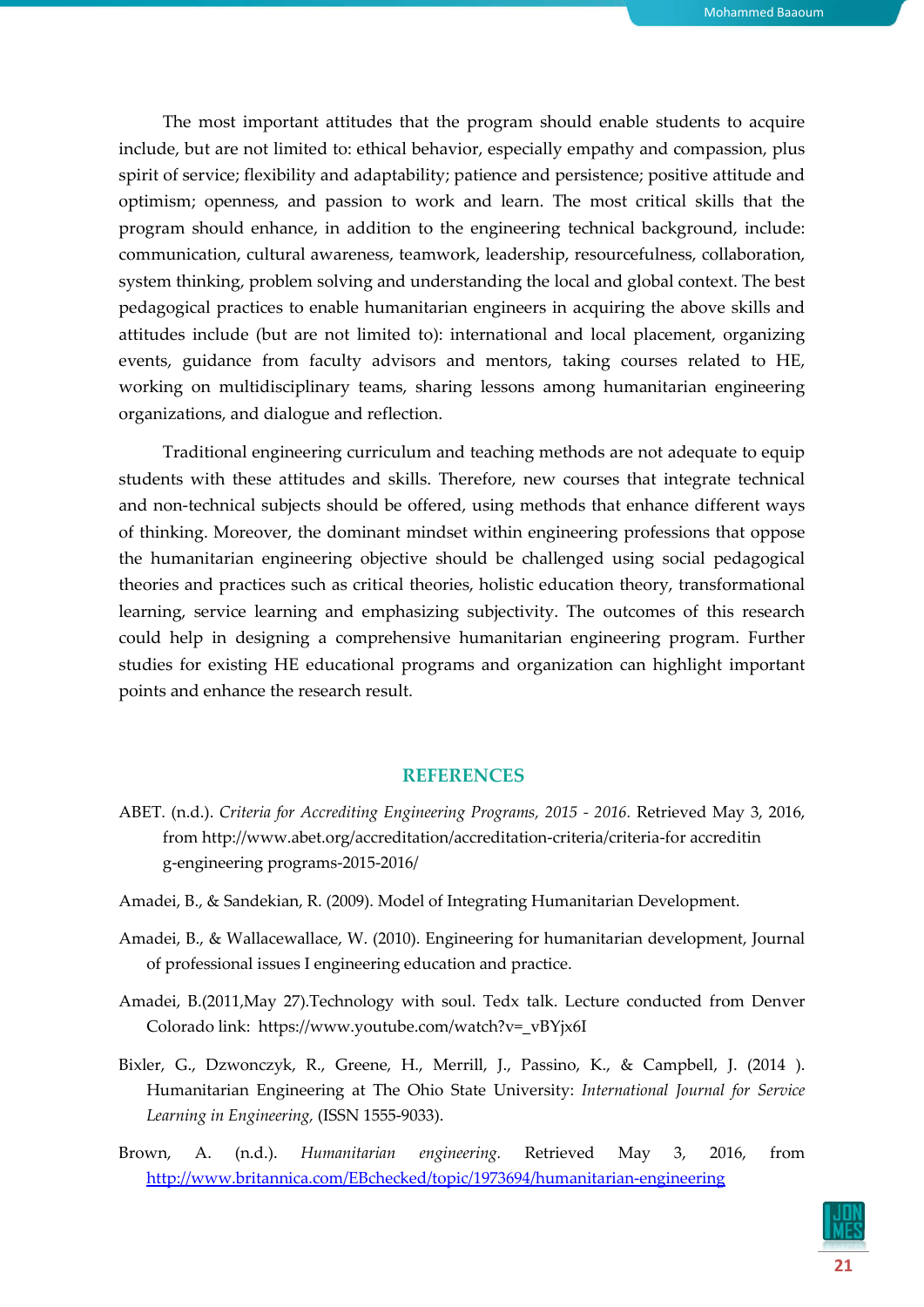- Cohen, L., Manion, L (2000). *Research methods in education.* London; New York; London; Rougledge flamer.
- Downey, G., Lucena, J., & Mitcham, C. (n.d.). Engineering Ethics and Identity: Emerging Initiatives in Comparative Perspective. *Science and Engineering Ethics,* 463-487.
- Engineers without Borders. (n.d.). Retrieved from http://www.ewb-usa.org
- Freire, P. (1970). *Pedagogy of the oppressed* (30th ed.). Bloomsbury Academic.
- George, M. (2002). *Lean Six Sigma: Combining Six Sigma quality with lean speed*. New York: McGraw-Hill.
- Greet, N. (n.d.). Building a Humanitarian Engineering Network A Collaborative Challenge. Retrieved May 3, 2016, from http://www.redr.org.au/uploads/pdfs/Humanitarian Engineering Greet (Submitted 1 Jul).pdf
- Imhotep | biography Egyptian architect, physician, and statesman. (2014, January 1). Retrieved May 3, 2016, from http://www.britannica.com/EBchecked/topic/283435/Imhotep
- J. Smith, R. (n.d.). Engineering. In *Encyclopedia Britannica*.
- Kabo, J. (2010). *Seeing Through the Lens of Social Justice: A Threshold for Engineering*. Canada: Queen's University.
- Lucena, J. (n.d.). Engineers in Humanitarian and Sustainable Community Development .
- Mahmoudi, S., Jafari, E., Lighatdar, M., & Nasrabadi, H. (2012). Holistic Education: an Approach for the 21st Century. *International Education Studies, 5*(2), 178-186. http://dx.doi.org/10.5539/ies.v5n3p178 Hlos
- Maslow's Hierarchy of Needs. (n.d.). Retrieved May 3, 2016, from http://communicationtheory.org/maslow's-hierarchy-of-needs/
- Mcisaac, G., & Morey, N. (1998). *Engineers' Role in Sustainable development considering cultural Dynamics.* Journal of Proffessional Issues in Engineering and Practice,110-110.
- Oakes, W. (2012). Learning through service: Best Practices. In *Convergence* (1st ed.).
- Passino, K. (2009). *Educating the Humanitarian Engineer*. Springer Science Business Media B.V.
- Passiono, K. (2015). *Humanitarian Engineering Creating Technologies that Help People* (2nd ed.). Columbus, Ohio: Library of Congress.
- Parsons, L. (n.d.). Engineering in Context: Engineering in Developing Countries. *Journal of Professional Issues in Engineering Education and Practice,* 170-170.
- Polak, P. (2008). *Out of poverty :what works when traditional approaches fail*. San Francisco, Calif.: Berrett-Koehler
- Riley, D. (2008). *Engineering and social justice*. San Rafael, Calif.Morgan & Claypool.